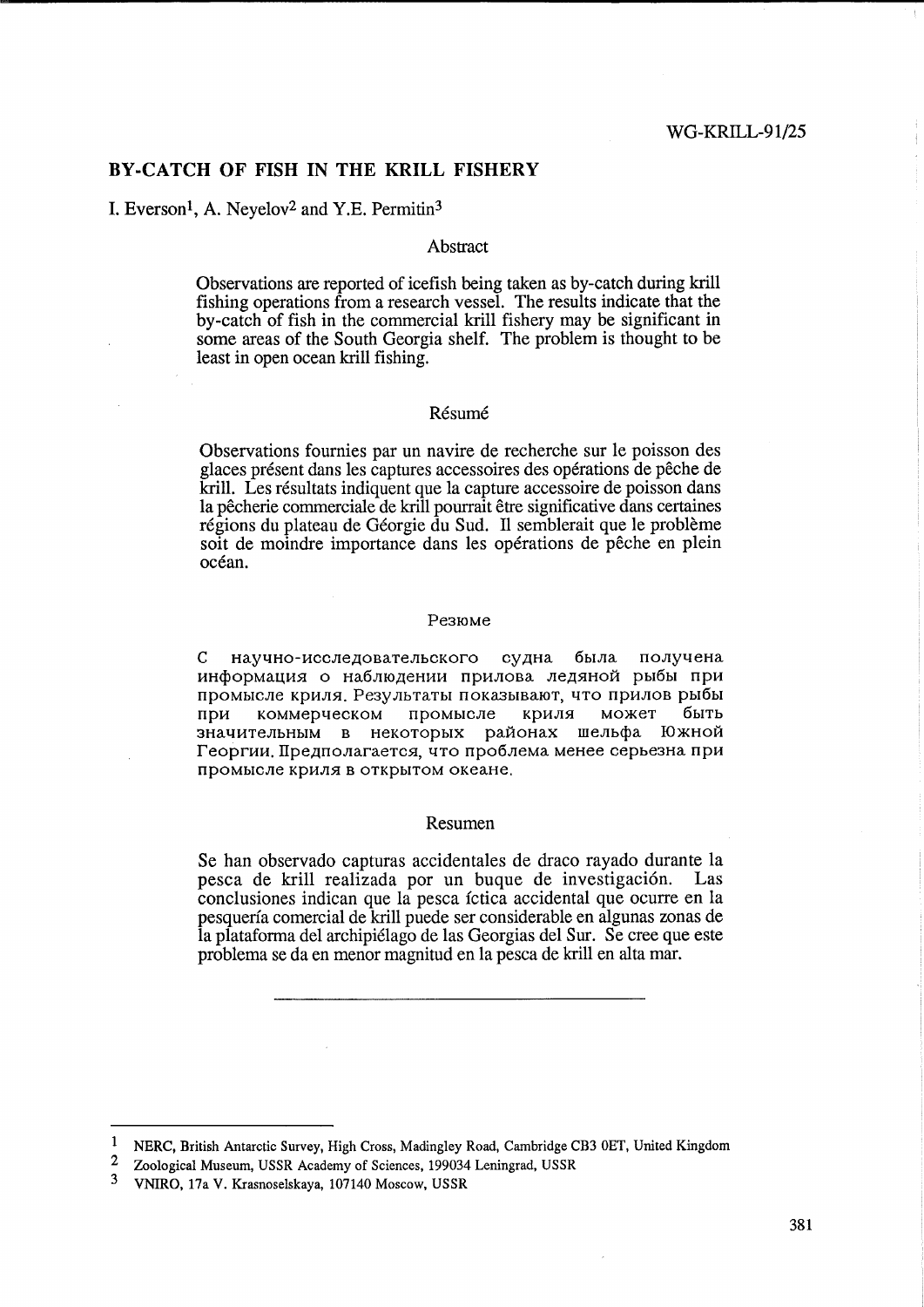#### 1. INTRODUCTION

During the past 20 years a major krill fishery has become established in the Southern Ocean. Nearly all of the catches have been made using midwater trawls, which, because krill *(Euphausia superba)* only grow to a maximum size of about 6 cm, are made of fine mesh netting. The fishery operates by aimed tows at krill swarms which have been located using echosounders.

Recently concern has been expressed that the fishery may be taking a significant by-catch of fish with the result that it may be responsible for significant levels of mortality in other harvested species (SC-CAMLR, 1989). We have analysed results from research vessel catches, using commercial krill trawls, in order to quantify the by-catch of fish in the kriU fishery.

### 2. MATERIAL AND METHODS

Observations were made on catches from the research vessels *Akademik Knipovich*  between January and July 1981 (Anon., 1981), and *Evrika* during January 1987. Both cruises were undertaken in the Atlantic sector of the Southern Ocean. Part of the time the research vessels were operating in conjunction with krill fishing fleets. Precise details of the locations and numbers of commercial fishing vessels are not available to us, were are unable, therefore, to relate these results directly to the total krill catch during the two seasons under consideration. Information is available, however, on the general disposition of the commercial fleet in the area.

Position at the end of each haul was recorded along with maximum and minimum water depth, time and duration of tow. The depth of the footrope of the net and the vertical opening of the net were also recorded.

The constraints of the sampling program meant that not all catches could be sampled but wherever possible representative samples were taken to look for fish. In most cases fish were counted, measured and weighed. When this was not possible qualitative observations were recorded in the field logbooks. When large krill catches were made a subsample of the catch was taken for analysis. Numbers and weights of fish in these subsamples have been increased *pro rata* to give an estimated total number or weight for the haul.

#### 3. RESULTS

Information on individual net hauls from both cruises is set out in Tables 3 to 4 for Subareas 48.3, 48.2 and 48.6 respectively. Estimated numbers of the icefish, *Champsocephalus gunnari,* taken in each tow at South Georgia are set out in Table 4. Numbers of other fish species taken in each tow are set out in Tables 5 to 7.

Several size classes were present in many of the catches. The breakdown of size classes in haul 53 is given in Table 8. Reference to Folkina (1989) suggests all the modal values do not correspond with year classes. Based on the result of Frolkina, we suggest that our class (iv) is probably age two or three, our size classes (ii) and (iii) are age 1 and our size class (i) is age O. C. *gunnari* occurred frequently in the catches of Subarea 48.3 but only in shallow water. This species was never found in hauls where the net had been in water deeper than 500 m throughout the haul. It did not figure in the catches from the other subareas. Moderate numbers of another icefish, *Chaenocephalus aceratus,* were also present in some hauls although the numbers never approached those of C. *gunnari.* 

In contrast to the icefish, Myctophidae species were only present in deep water catches.

All other species were only ever present in small numbers.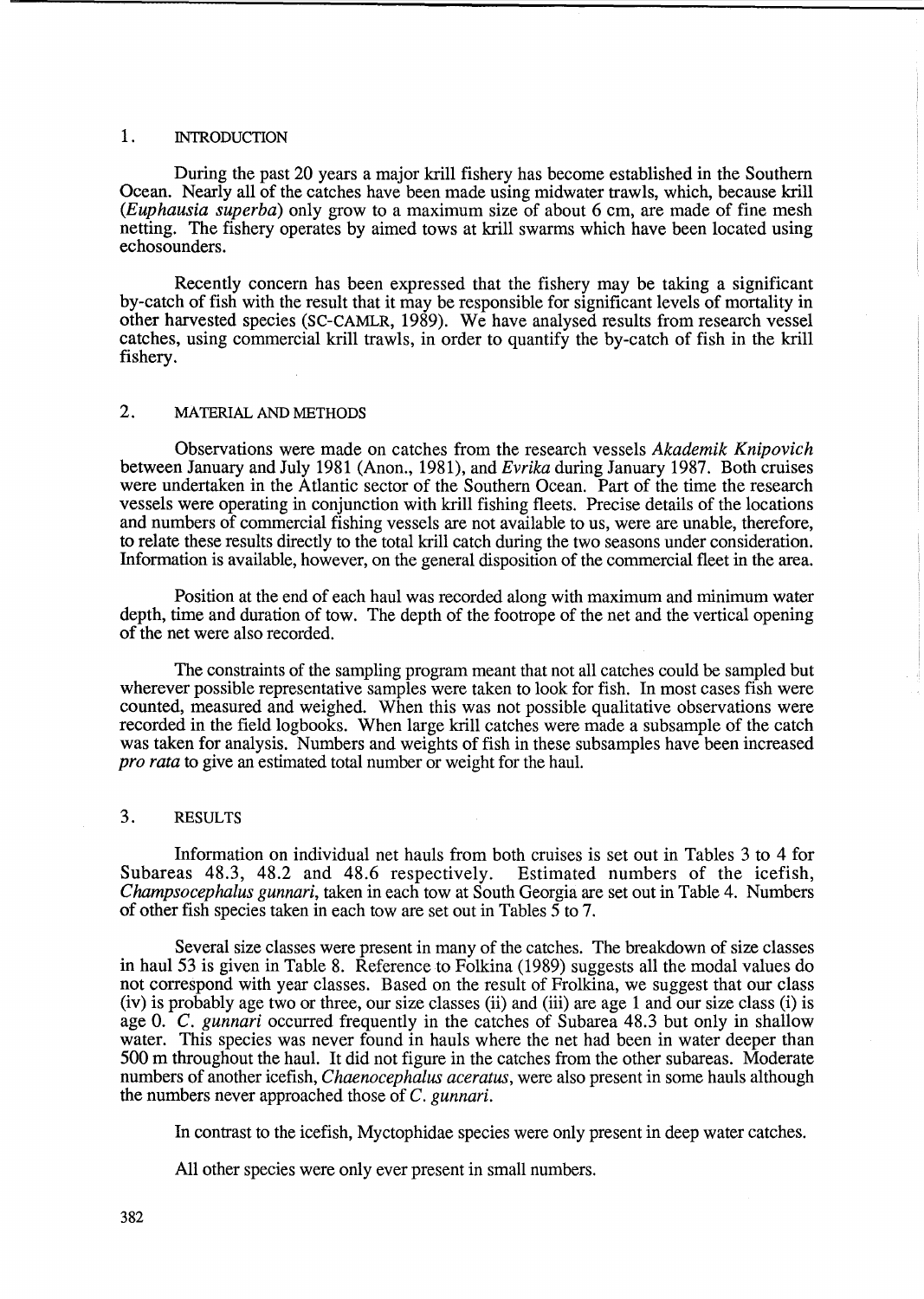# 4. DISCUSSION

# 4.1 General Considerations

The two icefish species C. *gunnari* and C. *aceratus,* and the Myctophidae were the only species that occurred in large numbers in the catches. The situations under which the large catches occurred are discussed further. The other species were taken in such small quantities that their presence in the by-catch of the krill fishery is unlikely to affect significantly their recruitment.

# *4.2 Chaenocephalus aceratus*

The largest by-catches of this species, in common with C. *gunnari,* were made around South Georgia but they were only present when the krill catch was very small, less than would be required by a commercial fishing fleet. Our results suggest that large-scale krill harvesting is probably having little effect on the stocks of C. *aceratus.* 

# 4.3 Myctophidae

Catches of Myctophidae tended to occur over deep water, in some instances at a great distance from the shelf. These species are themselves the subject of directed fishery in deep water in Subarea 48.3 (SC-CAMLR, 1989; Annex 6, paragraph 7). Everson and Goss (in water in Subarea 48.3 (SC-CAMLR,  $1989$ ; Annex 6, paragraph 7). press) showed that the distribution of krill fishing was concentrated close to or on the shelf and so there is likely to be some geographical separation between fleets harvesting these two resources.

# 4.4 Seasonal Variation

The results that we have reported here were obtained during the first few months of the year. Krill fishing at South Georgia is at its peak during the winter months and our results give no information for that period.

Krill fishing only takes place during the summer in Subarea 48.2 and our results for that area may therefore provide a reasonable indicator of the situation within the commercial fleets.

#### 5. CONCLUSIONS

Our results from research vessel surveys demonstrate that, under certain circumstances at South Georgia, large numbers of fish are likely to be taken in the course of the directed fishery for krill. The problem appears to be greatest in the vicinity of Clerke Rocks where a commercial fleet was operating in an area where significant numbers of the icefish C. *gunnari*  were present. This is the same area that Slosarczyk (1983) noted large numbers of Nototheniidae and Channichthyidae being taken in experimental trawls. Both Slosarczyk and Rembiszewski (1982) and Rembiszewski *et al.* (1978) concluded that although the amounts of fish were likely to cause little contamination to the krill catches they were sufficiently large to have a detrimental effect on the abundance of young fish.

From the limited observations we have recorded in this paper we are unable to indicate whether this effect is present during the winter months when the South Georgia krill fishery is at its seasonal peak (Everson and Goss, in press).

We suggest two ways of researching this topic further. Firstly, we would recommend rigorous monitoring of the krill fishery in order to determine the magnitude of the problem in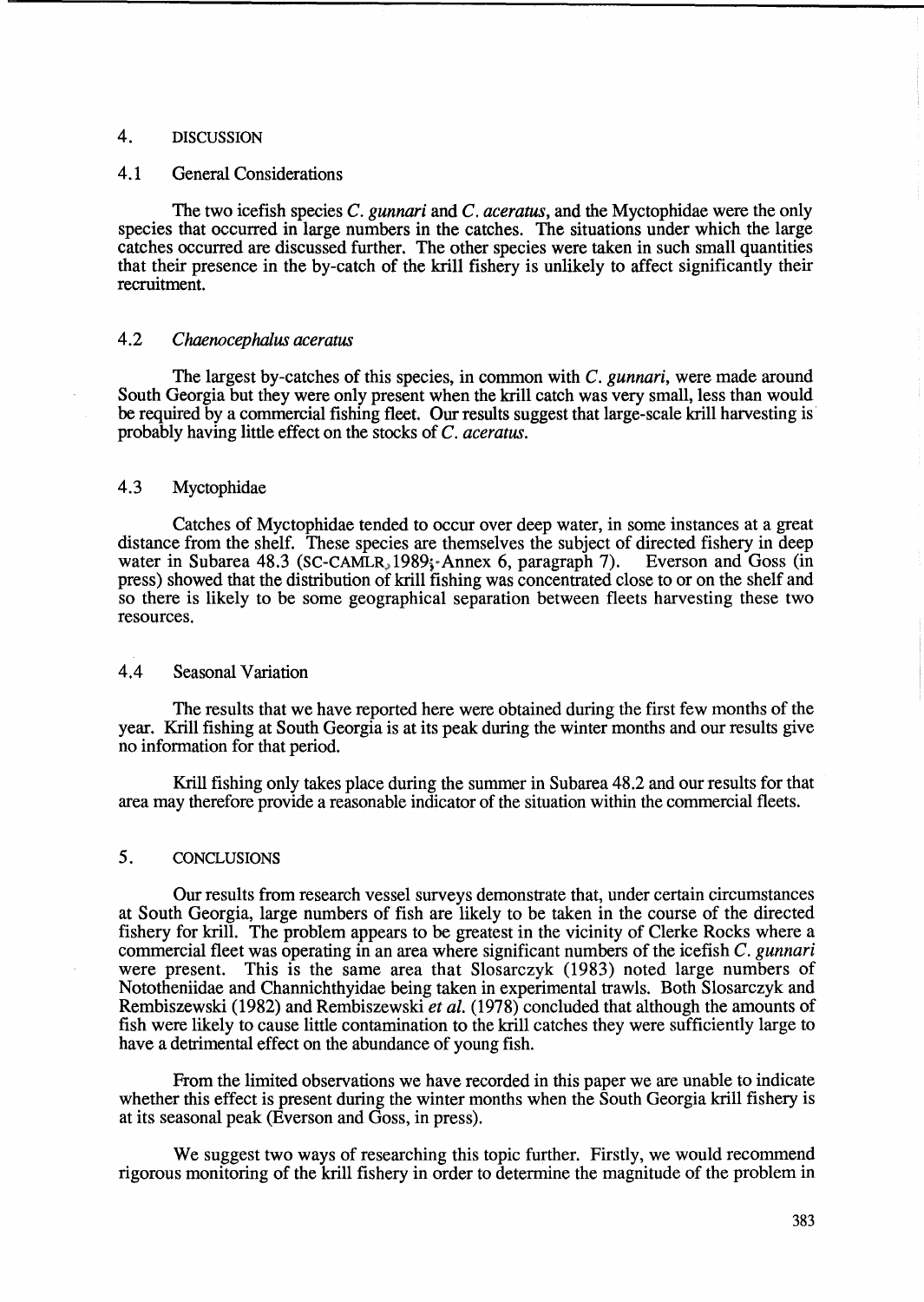the field. Secondly, we consider it important to determine the locations and times of year when the demersal fish are at greatest risk. At South Georgia this would mean that results from young fish surveys in winter would be of particular importance. Examination of data from such research cruises would provide guidance to help krill fishermen avoid catching young fish.

The largest by-catches of C. *gunnari* were associated with moderate or low catch rates of krill. The highest catch rates of krill contained a small proportion of by-catch species. This tends to indicate that commercial fishing on dense krill swarms may have only a minor effect on the icefish. Approximately one haul in 20 was however taking large amounts of krill and fish. There is clearly a need for further information on the relationship between the krill swarms and associated demersal fish species.

C. *gunnari* was not present in the by-catches from Subareas 48.2 or 48.6 and so from this information we would conclude that there is only a very small by-catch of this species in the krill fishery in these areas.

Our results also indicate that other demersal species are probably not present in great quantity in the by-catch in these areas.

#### **ACKNOWLEDGEMENTS**

The assistance of Dr K. Shust in providing the cruise reports is gratefully acknowledged. We thank Cathy Goss and Stuart Campbell for preparing the figures. Finally, Inigo Everson thanks Dr Basil Haigh for interpreting Russian language documents.

#### **REFERENCES**

- ANON. 1981. Report of the 19th cruise of the RV *Akademik Knipovich,* VNIRO, Moscow. In Russian.
- EVERSON,1. and C. GOSS. In press. Krill fishing in the southwest Atlantic. *Antarctic Science,*  Vol. 3.
- FROLKINA, ZH.A. 1989. Methods of age determination for Mackerel icefish *(Champsocephalus gunnari Lönnberg 1905)* from the South Georgia Island shelf. In: *Selected Scientific Papers,* 1989 *(SC-CAMLR-SSP/6).* CCAMLR, Hobart, Australia: 37-49.
- FROLKINA, ZH.A. and R.S. DOROVSKIKH. 1989. On assessment of Bertalanffy growth equation parameters in instantaneous mortality rate of South Georgia Mackerel icefish. In: *Selected Scientific Papers,* 1989 *(SC-CAMLR-SSP/6).* CCAMLR, Hobart, Australia: 29-36.
- REMBISZEWSKI, J.M., M. KRZEPTOWSKI and T.B. LINKOWSKI. 1978. Fishes (Pisces) as by-catch in fisheries of krill *Euphausia superba* Dana (Euphausiacea, Crustaecea). *Polskie, Archiwum Hydrobiologii* 25(3): 677-695.
- SLOSARCZYK, W. 1983. Preliminary estimation of abundance of juvenile Nototheniidae and Channichthyidae within kriU swarms east of South Georgia. *Acta. Ichthyologia et Piscatoria* 13(1): 3-11.
- SC-CAMLR. 1989. *Report of the Eighth Meeting of the Scientific Committee for the Conservation of Antarctic Marine Living Resources.* SC-CAMLR-VIII, Annex 6. CCAMLR, Hobart, Australia: 231 pp.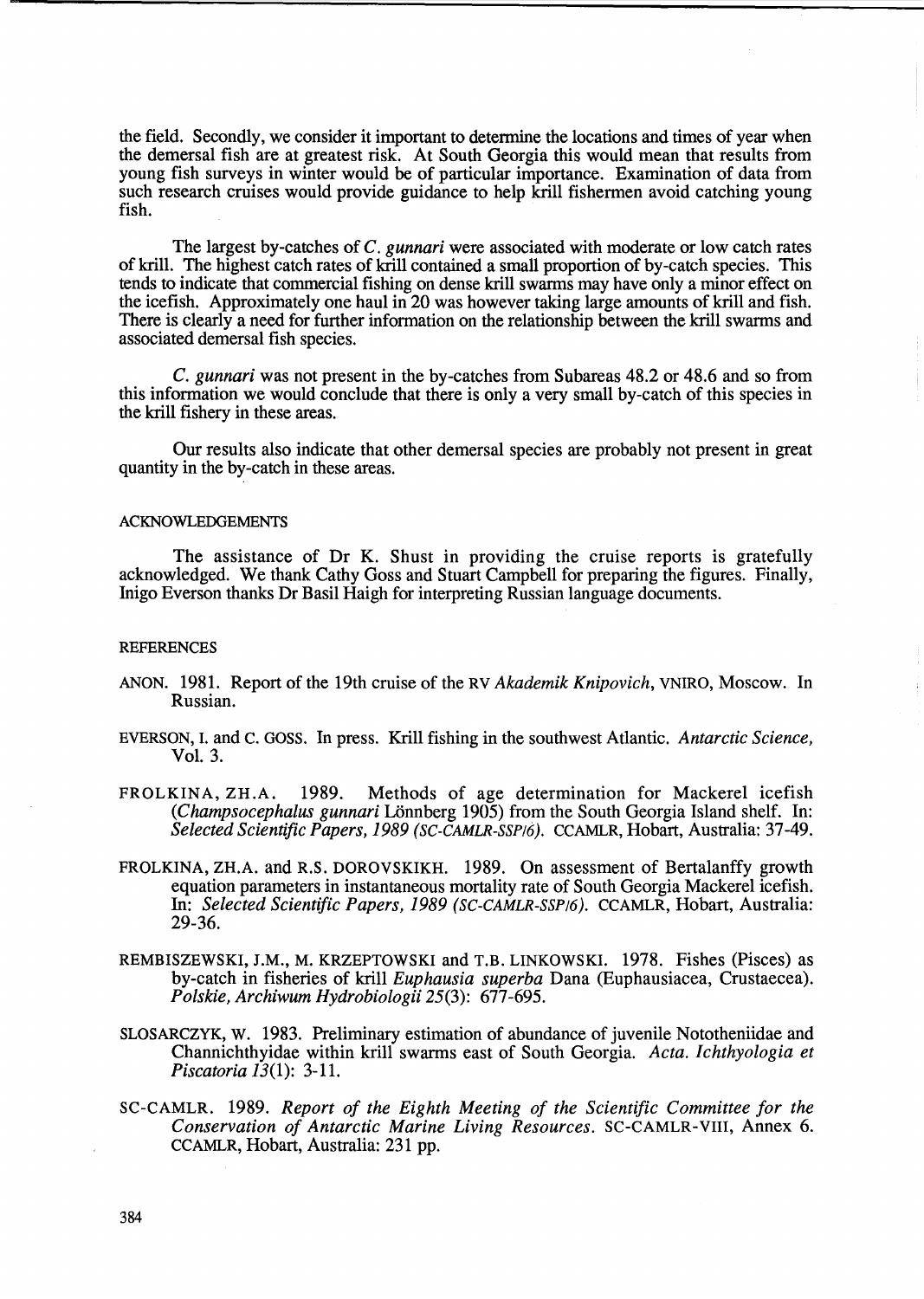# Table 1: Information on trawls in Subarea 48.3 (South Georgia).

Column headings are as follows: a-Haul number, b-Day, c-Month, d-Latitude (degrees south), e-Latitude (minutes), f-Longitude (degrees west), g-Longitude (minutes), h-Water Depth at Start of Trawling, i-Water Depth at End of Trawling, j-Minimum Depth of Footrope of Net, k-Maximum Depth of Footrope of Net, I-Vertical Opening of Net, m-Time, n-Duration of Tow (hours).

| a   | b  | $\mathbf c$              | d  | e                                       | $\mathbf f$ | g              | h    | $\mathbf{i}$ | j   | $\bf k$ | $\mathbf{l}$ | m    | $\mathbf n$ |
|-----|----|--------------------------|----|-----------------------------------------|-------------|----------------|------|--------------|-----|---------|--------------|------|-------------|
|     |    |                          |    | Cruise of RV Akademik Knipovich in 1981 |             |                |      |              |     |         |              |      |             |
| 47  | 10 | 4                        | 54 | 54                                      | 34          | 50             | 230  | 255          | 45  | 40      | 30           | 845  | 2.00        |
| 48  | 10 | 4                        | 54 | 56                                      | 34          | 51             | 230  | 130          | 30  | 40      | 24           | 1640 | 0.92        |
| 49  | 11 | $\overline{\mathbf{4}}$  | 54 | 55                                      | 35          | $\overline{2}$ | 220  | 155          | 40  | 31      | 27           | 225  | 1.58        |
| 50  | 11 | $\overline{\mathbf{4}}$  | 54 | 49                                      | 34          | 49             | 240  | 580          | 35  | 35      | 27           | 600  | 1.33        |
| 51  |    | $\overline{4}$           | 54 | 55                                      | 34          | 50             | 500  | 185          | 40  | 35      | 27           | 850  | 1.00        |
| 52  |    | $\overline{\mathbf{4}}$  | 54 | 56                                      | 34          | 46             | 260  | 145          | 35  | 35      | 26           | 1645 | 1.17        |
| 53  | 12 | $\overline{\mathbf{4}}$  | 54 | 52                                      | 34          | 51             | 225  | 300          | 35  | 35      | 24           | 650  | 2.25        |
| 54  |    | 4                        | 54 | 46                                      | 34          | 59             | 250  | 257          | 55  | 42      | 32           | 1130 | 0.92        |
| 55  |    | $\overline{\mathbf{4}}$  | 54 | 53                                      | 35          | 3              | 280  | 180          | 32  | 50      | 24           | 1705 | 2.25        |
| 56  | 14 | 4                        | 54 | 57                                      | 35          | 4              | 170  | 170          | 50  | 50      | 24           | 540  | 2.50        |
| 57  |    | $\overline{\mathbf{4}}$  | 54 | 52                                      | 35          | 8              | 165  | 165          | 40  | 50      | 27           | 945  | 2.25        |
| 58  |    | $\overline{\mathbf{4}}$  | 54 | 47                                      | 35          | 16             | 110  | 350          | 75  | 250     | 25           | 1650 | 3.83        |
| 59  | 15 | $\overline{\mathcal{A}}$ | 54 | 44                                      | 34          | 55             | 450  | 295          | 40  | 45      | 30           | 1055 | 1.66        |
| 60  |    | 4                        | 54 | 40                                      | 34          | 50             | 350  | 305          | 40  | 40      | 29           | 1520 | 2.33        |
| 61  | 16 | $\overline{4}$           | 54 | 41                                      | 34          | 51             | 360  | 500          | 40  | 50      | 30           | 715  | 1.08        |
| 62  |    | $\overline{\mathbf{4}}$  | 54 | 43                                      | 34          | 57             | 260  | 290          | 50  | 50      | 33           | 1015 | 1.75        |
| 63  |    | $\overline{\mathbf{4}}$  | 54 | 45                                      | 35          | $\mathbf{1}$   | 255  | 250          |     |         |              | 1325 | 1.75        |
| 64  | 17 | 4                        | 54 | 39                                      | 35          | 32             | 120  | 120          | 60  | 50      | 30           | 2115 | 2.75        |
| 65  | 18 | $\overline{4}$           | 54 | 38                                      | 35          | 14             | 225  | 205          |     |         |              | 235  | 1.42        |
| 66  | 18 | $\overline{4}$           | 54 | 31                                      | 35          | 19             | 160  | 160          | 50  | 40      | 30           | 725  | 1.83        |
| 67  | 18 | $\overline{\mathbf{4}}$  | 54 | 30                                      | 35          | 10             | 300  | 300          | 50  | 50      | 30           | 1550 | 2.67        |
| 68  | 19 | $\overline{4}$           | 54 | 29                                      | 35          | 15             | 300  | 1160         | 40  | 50      | 30           | 630  | 1.50        |
| 69  | 19 | $\overline{4}$           | 54 | 28                                      | 35          | 13             | 500  | 600          | 50  | 60      | 25           | 1025 | 1.08        |
| 70  | 19 | $\overline{4}$           | 54 | 29                                      | 35          | $\overline{7}$ | 400  | 500          | 40  | 40      | 30           | 1745 | 1.83        |
| 71  | 20 | $\overline{\mathcal{A}}$ | 54 | 14                                      | 35          | 18             | 250  | 470          |     |         |              | 545  | 2.25        |
| 86  | 10 | 5                        | 55 | $\boldsymbol{0}$                        | 33          | 47             | 3000 | 3000         | 70  | 150     |              | 1430 |             |
| 87  | 11 | 5                        | 54 | 57                                      | 31          | 34             | 4700 | 4700         | 65  | 150     |              | 315  | 0.50        |
| 88  | 11 |                          | 54 | 34                                      | 32          | 11             | 5120 | 5120         | 35  | 55      | 30           | 1100 | 0.50        |
| 89  | 12 |                          | 54 | 33                                      | 34          | 53             | 700  | 700          | 35  | 110     | 30           | 905  | 0.58        |
| 90  | 12 |                          | 54 | 55                                      | 34          | 55             | 125  | 180          | 35  | 50      | 27           | 1700 | 0.50        |
| 91  | 12 | $555$<br>$555$           | 54 | 51                                      | 34          | 42             | 130  | 130          | 37  | 55      | 27           | 1945 | 1.00        |
| 92  | 12 |                          | 54 | 49                                      | 34          | 49             | 320  | 320          | 35  | 110     | 30           | 2210 | 0.67        |
| 93  | 13 | 5                        | 54 | 16                                      | 35          | 26             | 230  | 120          | 32  | 55      | 30           | 600  | 0.50        |
| 94  | 13 | C                        | 54 | 10                                      | 35          | 36             | 200  | 200          | 45  | 65      | 30           | 825  | 2.08        |
| 95  | 13 | 5                        | 53 | 55                                      | 34          | 40             | 3310 | 3310         | 37  | 53      | 30           | 1810 | 0.50        |
| 96  | 15 | 5                        | 54 | 6                                       | 35          | 43             | 240  | 240          | 45  | 60      | 30           | 750  | 1.42        |
| 97  | 15 | 5                        | 54 | 13                                      | 35          | 16             | 700  | 690          | 65  | 150     |              | 1210 | 0.50        |
| 98  | 15 | $\frac{5}{5}$            | 53 | 51                                      | 35          | 10             | 3200 | 3200         | 42  | 54      | 30           | 1620 | 0.58        |
| 99  | 16 |                          | 53 | 58                                      | 35          | 33             | 980  | 980          | 42  | 54      | 30           | 700  | 0.67        |
| 100 | 16 | 5                        | 54 | 3                                       | 35          | 34             | 230  | 130          | 45  | 65      | 30           | 955  | 1.83        |
| 101 | 16 | 5                        | 54 | 13                                      | 35          | 59             | 215  | 215          | 37  | 54      | 30           | 1650 | 0.50        |
| 106 | 18 | 5                        | 54 | $\boldsymbol{0}$                        | 35          | 58             | 270  | 300          | 100 | 100     |              | 1210 | 0.58        |
| 107 | 19 | 5                        | 53 | 47                                      | 35          | 52             | 630  | 780          | 37  | 54      | 30           | 1720 | 0.50        |
| 109 | 19 | 5                        | 52 | 5                                       | 36          | 25             | 3700 | 3700         | 37  | 54      | 30           | 1625 | 0.50        |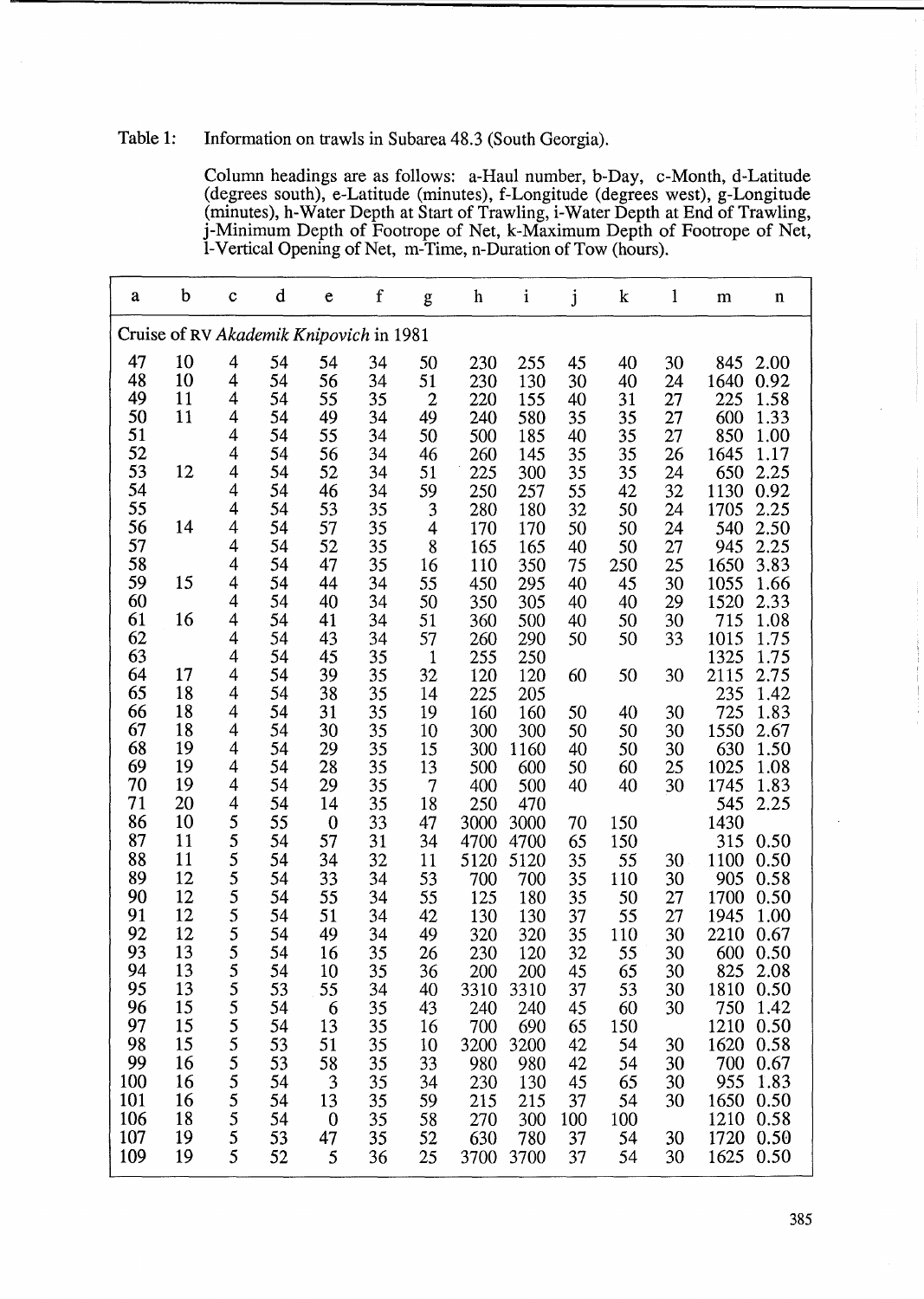Table 1 (continued)

| a                        | b                    | $\mathbf c$      | d                                 | e                    | f                    | g                    | h                                                   | <sup>1</sup>              | j                     | $\bf k$                |          | m                          | $\mathbf n$                  |
|--------------------------|----------------------|------------------|-----------------------------------|----------------------|----------------------|----------------------|-----------------------------------------------------|---------------------------|-----------------------|------------------------|----------|----------------------------|------------------------------|
|                          |                      |                  |                                   |                      |                      |                      | Cruise of RV Akademik Knipovich in 1981 (continued) |                           |                       |                        |          |                            |                              |
| 110<br>111<br>112<br>113 | 20<br>20<br>20<br>20 | 5<br>5<br>5<br>5 | 53<br>53<br>53<br>53              | 10<br>37<br>45<br>41 | 36<br>36<br>36<br>37 | 13<br>30<br>35<br>31 | 3000<br>620<br>180<br>320                           | 3000<br>620<br>180<br>315 | 100<br>37<br>35<br>65 | 100<br>54<br>60<br>150 | 30<br>30 | 245<br>730<br>940<br>1535  | 0.70<br>0.50<br>0.50<br>0.50 |
| 114                      | 23                   | 5                | 53<br>Cruise of RV Evrika in 1987 | 35                   | 38                   | 20                   | 2550                                                | 2550                      | 37                    | 54                     | 30       | 630                        | 0.50                         |
| 6<br>7                   | 6<br>7               |                  | 56<br>56                          | 23<br>17             | 27<br>26             | 29<br>33             | 180<br>3000                                         | 150<br>3000               | 40                    | 40                     |          | 2140<br>220                | 0.92<br>0.50                 |
| 30<br>31<br>32<br>122    | 18<br>19<br>19<br>27 | $\overline{2}$   | 55<br>54<br>54<br>54              | 28<br>53<br>53<br>54 | 35<br>34<br>34<br>34 | 36<br>43<br>38<br>31 | 250<br>128<br>200<br>275                            | 310<br>300<br>300<br>270  | 95<br>20<br>30<br>50  | 150<br>50<br>130<br>50 |          | 1655<br>135<br>440<br>2150 | 1.17<br>1.25<br>0.92<br>0.50 |
| 145                      | 4                    | 4                | 54                                | 40                   | 35                   | 26                   | 150                                                 | 150                       | $\overline{0}$        | 35                     |          | 1400                       | 0.42                         |

Table 2: Information on trawl in Subarea 48.2, South Orkney Island. (Column headings are the same as for Table 1.)

| a        | b            | $\mathbf c$                  | d                                       | e        | $\mathbf f$ | g        | h            | $\mathbf{i}$ | j                | k        | 1        | m            | n            |
|----------|--------------|------------------------------|-----------------------------------------|----------|-------------|----------|--------------|--------------|------------------|----------|----------|--------------|--------------|
|          |              |                              | Cruise of RV Akademik Knipovich in 1981 |          |             |          |              |              |                  |          |          |              |              |
| 74<br>75 | 27<br>27     | 4<br>4                       | 60<br>60                                | 39<br>59 | 50<br>53    | 57<br>5  | 420<br>1500  | 420<br>1500  | 35<br>37         | 35<br>55 | 25<br>30 | 1300<br>2255 | 0.50<br>0.50 |
| 76<br>77 | 28<br>28     | 4<br>4                       | 60<br>60                                | 30<br>58 | 53<br>53    | 52<br>48 | 3000<br>1760 | 3000<br>1760 | 37               | 55       | 30       | 550<br>1215  | 0.50         |
| 78<br>81 | 29<br>30     | 4<br>$\overline{\mathbf{4}}$ | 62<br>62                                | 9<br>34  | 55<br>56    | 27<br>5  | 330<br>205   | 330<br>205   | 35<br>37         | 60<br>40 | 30<br>30 | 1025<br>1635 | 0.50<br>1.25 |
| 82       | $\mathbf{1}$ | 5                            | 62<br>Cruise of RV Evrika in 1987       | 36       | 35          | 34       | 320          | 320          | 50               | 50       | 30       | 950          | 0.75         |
|          |              |                              |                                         |          |             |          |              |              |                  |          |          |              |              |
| 9        | 8            | 1                            | 57                                      | 15       | 26          | 31       |              |              |                  |          |          | 656          | 0.58         |
| 12       | 10           | 1                            | 58                                      | 53       | 26          | 41       | 1000         | 990          |                  |          |          | 1850         | 0.50         |
| 13<br>14 | 10<br>11     | $\mathbf{1}$<br>1            | 58                                      | 56       | 26          | 38       |              |              |                  |          |          | 2200<br>120  | 0.50<br>0.42 |
| 17       | 12           | 1                            | 58<br>59                                | 16<br>59 | 26<br>28    | 38<br>9  | 2000         | 2000         | 45               | 45       |          | 2235         | 0.58         |
| 18       | 13           | $\mathbf 1$                  | 60                                      | 3        | 30          | 20       | 2000         | 2000         | 30               | 30       |          | 1240         | 0.58         |
| 19       | 13           | 1                            | 59                                      | 59       | 30          | 20       | 2000         | 2000         | 30               | 20       |          | 1500         | 1.00         |
| 20       | 13           | 1                            | 59                                      | 59       | 30          | 28       | 1000         | 1000         | 25               | 25       |          | 1755         | 1.00         |
| 21       | 13           | 1                            | 60                                      | 3        | 30          | 28       | 2700         | 2700         | 25               | 25       |          | 2045         | 1.00         |
| 29       | 17           | 1                            | 60                                      | 14       | 60          | 15       | 1400         | 500          | 15               | 45       |          | 1100         | 0.83         |
| 35       | 23           | 1                            | 61                                      | 41       | 27          | 59       | 4000         | 4000         | 5                | 125      |          | 2215         | 2.50         |
| 36       | 23           | 1                            | 63                                      | 3        | 27          | 57       | 4000         | 4000         | 30               | 35       |          | 1315         | 1.16         |
| 51       | 30           | 1                            | 62                                      | 36       | 41          | 48       | 3000         | 3000         | $\boldsymbol{0}$ | 50       |          | 1110         | 2.50         |
| 52       | 30           | 1                            | 62                                      | 35       | 41          | 50       | 3000         | 3000         | 20               | 50       |          | 1625         | 2.50         |
| 53       | 30           | 1                            | 62                                      | 5        | 42          | 30       | 3000         | 3000         | 20               | 50       |          | 2300         | 2.00         |
| 54       | 31           | $\mathbf 1$                  | 60                                      | 44       | 44          | 12       | 150          | 125          | $\bf{0}$         | 65       |          | 1150         | 1.16         |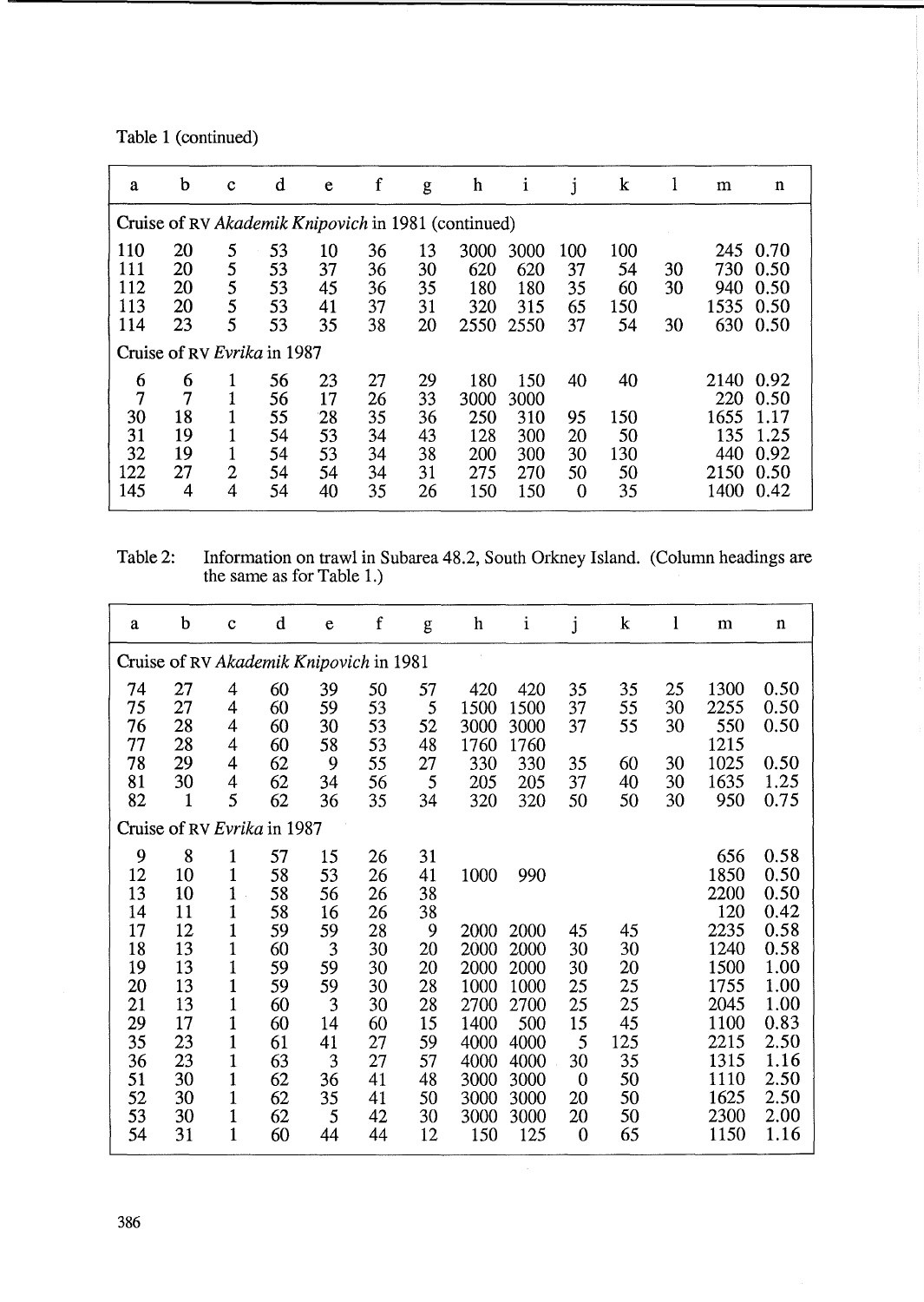Table 2 (continued)

 $\bar{z}$ 

| a   | b              | $\mathbf c$                 | $\mathbf d$                             | $\mathbf e$ | f  | g              | h    | i    | j            | k   | $\mathbf{1}$ | ${\bf m}$ | $\mathbf n$ |
|-----|----------------|-----------------------------|-----------------------------------------|-------------|----|----------------|------|------|--------------|-----|--------------|-----------|-------------|
|     |                |                             | Cruise of RV Evrika in 1987 (continued) |             |    |                |      |      |              |     |              |           |             |
| 55  | 31             | 1                           | 60                                      | 29          | 45 | $\mathbf{2}$   | 580  | 638  | 30           | 140 |              | 1650      | 0.92        |
| 56  | 31             | $\mathbf{1}$                | 60                                      | 30          | 44 | 51             | 650  | 400  | $\bf{0}$     | 35  |              | 2030      | 2.00        |
| 57  | $\mathbf{1}$   |                             | 60                                      | 25          | 46 | 20             | 125  | 130  | 20           | 50  |              | 230       | 0.75        |
| 58  | $\mathbf{1}$   | $\frac{2}{2}$ $\frac{2}{2}$ | 60                                      | 23          | 45 | 59             | 150  | 600  | 30           | 110 |              |           |             |
| 61  | 3              |                             | 60                                      | 28          | 47 | $\overline{c}$ | 250  | 200  | 40           | 70  |              | 1310      | 0.42        |
| 62  | $\overline{4}$ |                             | 60                                      | 31          | 46 | 13             | 100  | 230  | $\bf{0}$     | 30  |              | 50        | 0.66        |
| 63  | 4              |                             | 60                                      | 26          | 45 | 59             | 130  | 120  | 70           | 120 |              | 1000      | 0.33        |
| 64  | 5              |                             | 60                                      | 26          | 46 | 11             | 215  | 600  | 30           | 80  |              | 400       | 1.00        |
| 65  | 5              | 22222222                    | 60                                      | 26          | 46 | 18             | 100  | 120  | $\bf{0}$     | 50  |              | 1600      | 0.42        |
| 66  | 6              |                             | 60                                      | 25          | 46 | 6              | 318  | 320  | 30           | 20  |              | 725       | 0.75        |
| 67  | 6              |                             | 60                                      | 27          | 45 | 47             | 150  | 240  | 5            | 110 |              | 1930      | 2.33        |
| 68  | $\overline{7}$ |                             | 60                                      | 25          | 45 | 48             | 250  | 210  | 20           | 70  |              | 440       | 2.84        |
| 69  | $\overline{7}$ |                             | 60                                      | 25          | 46 | 28             | 180  | 200  | 20           | 70  |              | 1315      | 0.50        |
| 70  | $\overline{7}$ |                             | 60                                      | 26          | 46 | 25             | 250  | 300  | 20           | 800 |              | 2050      | 1.67        |
| 71  | 8              |                             | 60                                      | 23          | 46 | 16             | 1500 | 1500 |              |     |              | 1125      | 0.33        |
| 72  | 8              |                             | 60                                      | 26          | 46 | 11             | 150  | 1500 | 10           | 50  |              | 2300      | 1.00        |
| 73  | 9              |                             | 60                                      | 26          | 45 | 59             | 150  | 150  | $\mathbf{0}$ | 30  |              | 245       | 0.50        |
| 74  | 9              |                             | 60                                      | 27          | 45 | 51             | 180  | 220  | 25           | 55  |              | 1335      | 1.16        |
| 75  | 9              |                             | 60                                      | 23          | 46 | 18             | 780  | 600  | 70           | 100 |              | 1650      | 1.16        |
| 76  | 10             |                             | 60                                      | 26          | 46 | 20             | 230  | 460  | 30           | 90  |              | 730       | 1.50        |
| 77  | 10             |                             | 60                                      | 25          | 46 | 28             | 140  | 210  | 40           | 100 |              | 1250      | 2.16        |
| 78  | 11             |                             | 60                                      | 24          | 46 | 23             | 131  | 400  | 30           | 90  |              | 700       | 2.42        |
| 79  | 11             |                             | 60                                      | 26          | 46 | 43             | 170  | 550  | 25           | 90  |              | 1230      | 2.00        |
| 80  | 12             | 2222222222                  | 60                                      | 25          | 46 | 15             | 100  | 600  | $\bf{0}$     | 40  |              | 15        | 4.00        |
| 81  | 12             |                             | 60                                      | 25          | 46 | 19             | 250  | 300  | 120          | 210 |              | 950       | 2.42        |
| 82  | 13             |                             | 60                                      | 26          | 48 | 30             |      |      | 140          | 120 |              | 1535      | 0.16        |
| 83  | 13             |                             | 60                                      | 27          | 46 | 28             | 600  | 700  | 30           | 150 |              | 1720      | 3.16        |
| 104 | 13             | $\frac{2}{2}$               | 60                                      | 27          | 46 | 11             | 360  | 600  | 70           | 90  |              | 1835      | 2.25        |
| 111 | 23             |                             | 60                                      | 36          | 45 | 36             | 360  | 305  | $\bf{0}$     | 40  |              |           |             |

Table 3: Information on trawl in Subarea 48.6. (Column headings are the same as for Table 1.)

| a  | b  | $\mathbf c$ | d                                       | e  | f              | g  | h    |      |    | k   |    | m    | n    |
|----|----|-------------|-----------------------------------------|----|----------------|----|------|------|----|-----|----|------|------|
|    |    |             | Cruise of RV Akademik Knipovich in 1981 |    |                |    |      |      |    |     |    |      |      |
| 5  | 5  | 3           | 63                                      | 44 | 9              | 39 | 5100 | 5100 | 48 | 85  | 28 | 1245 | 0.50 |
| 6  | 6  | 3           | 64                                      | 22 | 6              |    | 5200 | 5200 | 48 | 67  | 30 | 925  | 0.50 |
|    | 7  | 3           | 64                                      | 54 | $\overline{2}$ | 25 | 5000 | 5000 | 48 | 67  | 30 | 545  | 0.50 |
| 8  | 8  | 3           | 66                                      | 37 | $\overline{2}$ | 18 | 4500 | 4500 | 40 | 70  | 28 | 30   | 0.58 |
| 9  | 8  | 3           | 67                                      | 57 | $\overline{2}$ | 19 | 3700 | 3700 | 60 | 70  | 30 | 950  | 0.50 |
| 10 | 8  | 3           | 68                                      | 37 | 2              | 6  | 3500 | 3500 | 31 | 65  | 28 | 1715 | 0.50 |
| 11 | 9  | 3           | 69                                      | 35 |                | 14 | 2000 | 2000 | 53 | 80  | 28 | 1030 | 1.17 |
| 12 | 10 | 3           | 69                                      | 23 | 3              | 8  | 2100 | 2100 | 50 | 50  | 30 | 100  | 0.50 |
| 13 | 10 | 3           | 69                                      | 10 | 4              | 57 | 2180 | 2180 | 38 | 38  | 28 | 1915 | 0.75 |
| 14 | 12 | 3           | 69                                      | 51 | 10             | 14 | 340  | 345  | 48 | 135 | 32 | 1615 | 0.83 |
| 17 | 14 | 3           | 69                                      | 35 | 12             | 32 | 220  | 220  | 38 | 55  | 24 | 715  | 0.75 |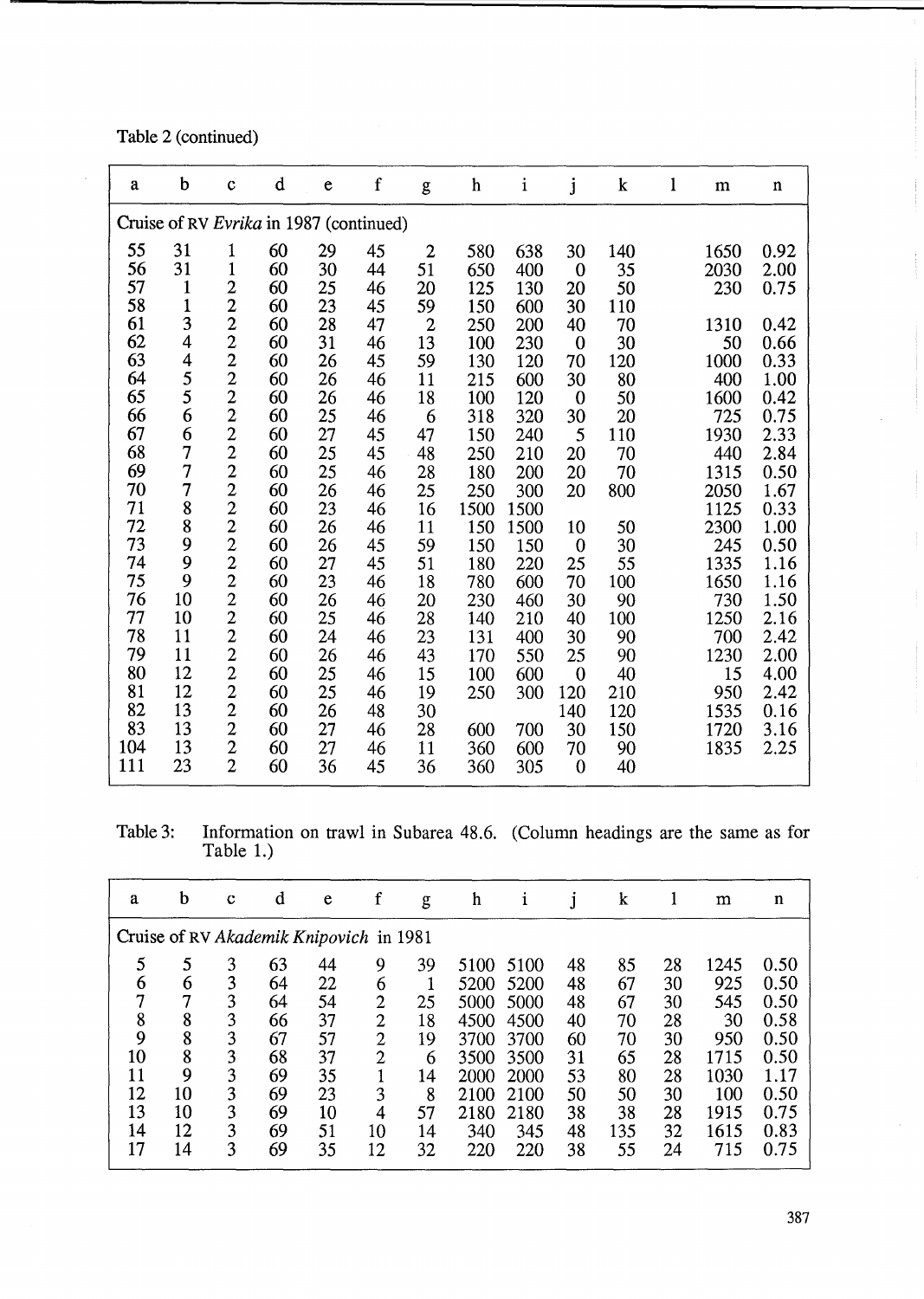Table 3 (continued)

| a  | b  | $\mathbf c$                 | d  | e              | $\mathbf f$    | g  | h                                                   | $\mathbf{i}$ | j   | $\bf k$ | 1  | m    | $\mathbf n$ |
|----|----|-----------------------------|----|----------------|----------------|----|-----------------------------------------------------|--------------|-----|---------|----|------|-------------|
|    |    |                             |    |                |                |    | Cruise of RV Akademik Knipovich in 1981 (continued) |              |     |         |    |      |             |
| 18 | 14 | 3                           | 69 | $\overline{2}$ | 12             | 49 | 1800                                                | 1800         | 45  | 45      | 27 | 1610 | 0.83        |
| 19 | 15 | 3                           | 68 | 49             | 13             | 22 | 2700                                                | 2700         | 26  | 57      | 25 | 355  | 0.58        |
| 20 | 15 | 3                           | 68 | 55             | 12             | 39 | 2050                                                | 2050         | 62  | 62      | 28 | 1245 | 1.33        |
| 21 | 15 | 3                           | 69 | 17             | 11             | 50 | 760                                                 | 740          | 33  | 53      | 23 | 1850 | 0.50        |
| 22 | 16 | 3                           | 69 | 9              | 10             | 55 | 1800                                                | 1800         | 35  | 60      | 25 | 915  | 0.58        |
| 23 | 16 | 3                           | 69 | 31             | 10             | 52 | 750                                                 | 750          | 40  | 35      | 30 | 1405 | 0.50        |
| 24 | 17 | $\overline{\mathbf{3}}$     | 69 | $\overline{7}$ | 10             | 3  | 2400                                                | 2400         | 50  | 50      | 30 | 1440 | 1.08        |
| 25 | 18 | 3                           | 67 | 11             | 9              | 40 | 3100                                                | 3100         | 35  | 50      | 24 | 1735 | 0.58        |
| 26 | 20 | 3                           | 63 | 12             | 5              | 14 | 5220                                                | 5220         | 32  | 68      | 24 | 1750 | 0.83        |
| 27 | 21 | 3                           | 63 | 20             | $\mathbf{1}$   | 25 | 4500                                                | 4500         | 40  | 95      | 30 | 1125 | 0.67        |
| 28 | 22 | 3                           | 64 | 4              | 3              | 25 | 2730                                                | 2730         | 28  | 40      |    | 1200 | 0.50        |
| 29 | 23 | 3                           | 64 | 38             | $\overline{7}$ | 14 | 4000                                                | 4000         | 35  | 48      | 27 | 710  | 0.58        |
| 30 | 24 | 3                           | 64 | 36             | 3              | 18 | 2270                                                | 2270         | 30  | 50      | 26 | 740  | 0.50        |
| 32 | 25 | 3                           | 65 | 15             | $\mathbf 1$    | 15 | 3000                                                | 3000         | 37  | 60      | 24 | 810  | 0.58        |
| 34 | 26 | 3                           | 65 | 20             | 6              | 60 | 4600                                                | 4600         | 40  | 40      | 30 | 1110 | 0.50        |
| 35 | 27 | 3                           | 65 | 52             | 3              | 31 | 4500                                                | 4500         | 35  | 35      | 30 | 1435 | 0.50        |
| 36 | 28 | 3                           | 66 | 30             | $\overline{c}$ | 30 | 3850                                                | 3850         | 35  | 35      | 30 | 425  | 0.50        |
| 37 | 28 | $\frac{3}{3}$               | 67 | 8              | 3              | 13 | 4000                                                | 4000         | 35  | 60      | 30 | 1115 | 0.50        |
| 38 | 29 |                             | 68 | 39             | 6              | 5  | 3200                                                | 3200         | 40  | 68      | 30 | 1545 | 1.41        |
| 39 | 30 | 3                           | 69 | $\overline{7}$ | $\mathbf{1}$   | 45 | 3460                                                | 3460         | 40  | 40      | 22 | 1655 | 1.33        |
|    |    | Cruise of RV Evrika in 1987 |    |                |                |    |                                                     |              |     |         |    |      |             |
| 37 | 24 | 1                           | 64 | 12             | 28             |    | 4000                                                | 4000         | 5   | 35      |    | 2400 | 1.75        |
| 38 | 25 | $\mathbf{1}$                | 65 | 28             | 27             | 59 | 4000                                                | 4000         | 200 | 245     |    | 1200 | 1.00        |
| 48 | 25 | $\mathbf 1$                 | 68 | 13             | 29             | 60 | 4000                                                | 4000         | 100 | 130     |    | 2350 | 0.50        |

Table 4: Estimated total numbers of C. *gunnari* in hauls at South Georgia using a kriU trawl. NQ = Present but not quantified.

| Haul | Catch                 | Sample       |                |             | <b>Size Classes</b> |          | Total     |
|------|-----------------------|--------------|----------------|-------------|---------------------|----------|-----------|
|      | Krill<br>(tonnes)     | Size<br>(kg) | (i)            | (ii)        | (iii)               | (iv)     |           |
|      | RV Akademik Knipovich |              |                |             |                     |          |           |
| 47   | 0.20                  | all          |                |             |                     |          |           |
| 48   | 0.10                  | all          | $\bf{0}$       | $\bf{0}$    | 0                   | 69       | NQ<br>69  |
| 49   | 0.00                  | all          | 0              | 9           | 11                  | $\bf{0}$ | 20        |
| 50   | 0.55                  | 10.15        | 3901           | $\bf{0}$    | $\mathbf 0$         | $\bf{0}$ | 3901      |
| 51   | 13.00                 |              |                |             |                     |          | <b>NQ</b> |
| 52   | 16.00                 |              |                |             |                     |          | NQ        |
| 53   | 0.30                  | 21.16        | 3162           | 170         | 128                 | 170      | 3629      |
| 54   | 17.00                 | all          | $\bf{0}$       | $\bf{0}$    | $\bf{0}$            | $\bf{0}$ | 0         |
| 55   | 1.00                  | all          |                |             |                     |          | NQ        |
| 56   | 1.00                  | all          | $\bf{0}$       | $\mathbf 0$ | 110                 | $\Omega$ | 110       |
| 57   | 10.00                 | all          | $\overline{0}$ | 0           | $\overline{0}$      | 1033     | 1033      |

 $\bar{\lambda}$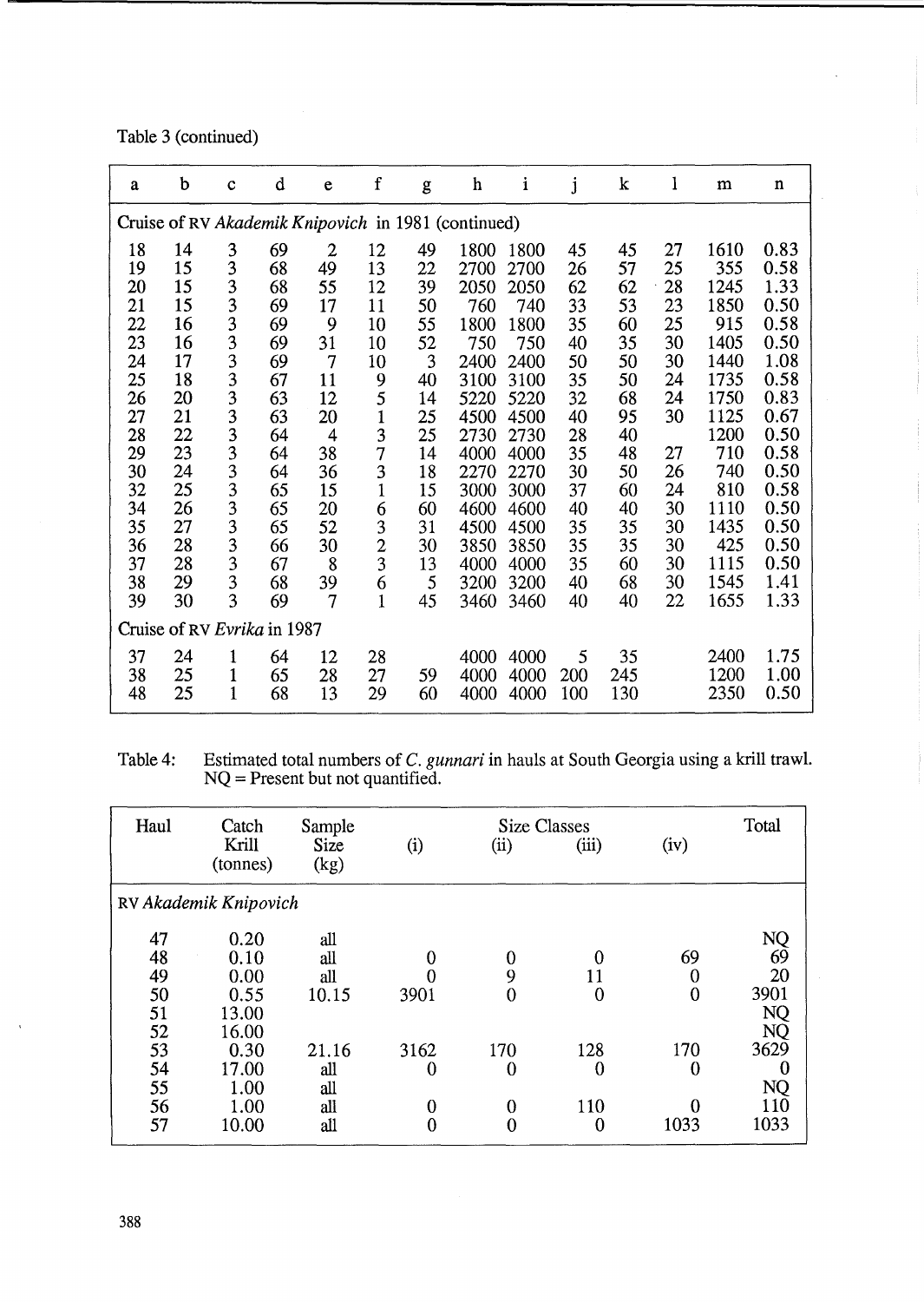Table 4 (continued)

| Haul          | Catch                 | Sample                   |                                            | <b>Size Classes</b> |                  |                  | Total                                                                                        |
|---------------|-----------------------|--------------------------|--------------------------------------------|---------------------|------------------|------------------|----------------------------------------------------------------------------------------------|
|               | Krill                 | Size                     | (i)                                        | (ii)                | (iii)            | (iv)             |                                                                                              |
|               | (tonnes)              | (kg)                     |                                            |                     |                  |                  |                                                                                              |
|               | RV Akademik Knipovich | $\overline{(continued)}$ |                                            |                     |                  |                  |                                                                                              |
| 58            | 1.70                  | all                      | $\bf{0}$                                   | $\boldsymbol{0}$    | $\mathbf 0$      | 24577            | 24577*                                                                                       |
| 59            | 10.00                 | all                      | $\mathbf{0}$                               | $\mathbf{0}$        | $\mathbf 0$      | $\bf{0}$         | 0                                                                                            |
| 60            | 2.50                  | all                      |                                            |                     |                  |                  | NQ                                                                                           |
| 61            | 0.30                  | all                      | $\boldsymbol{0}$                           | $\boldsymbol{0}$    | $\bf{0}$         | $\bf{0}$         | $\bf{0}$                                                                                     |
| 62            | 6.00                  | all                      | $\mathbf{0}$                               | $\boldsymbol{0}$    | $\boldsymbol{0}$ | $\boldsymbol{0}$ |                                                                                              |
| 63            | 15.00                 | 22.00                    | 682                                        | $\overline{0}$      | $\bf{0}$         | $\bf{0}$         | $\overline{0}$<br>682                                                                        |
| 64            | 1.60                  | all                      |                                            |                     |                  |                  | NQ                                                                                           |
| 65            | 0.00                  | all                      |                                            |                     |                  |                  | $\boldsymbol{0}$                                                                             |
| 66            | 8.00                  | all                      | $\boldsymbol{0}$                           | $\boldsymbol{0}$    | $\boldsymbol{0}$ | $\bf{0}$         | $\boldsymbol{0}$                                                                             |
| 67            | 7.00                  | all                      | $\mathbf{0}$                               | $\overline{0}$      | $\mathbf 0$      | $\bf{0}$         | $\overline{0}$                                                                               |
| 68            | 4.00                  | 10.00                    | 800                                        | $\mathbf{0}$        | $\mathbf 0$      | $\mathbf 0$      | 800                                                                                          |
| 69            | 18.00                 | all                      | $\boldsymbol{0}$                           | $\mathbf{0}$        | $\mathbf 0$      | $\mathbf 0$      | $\bf{0}$                                                                                     |
| 70            | 5.00                  | all                      | $\mathbf{0}$                               | $\mathbf 0$         | $\boldsymbol{0}$ | $\mathbf 0$      | $\boldsymbol{0}$                                                                             |
| 71            | 9.00                  | all                      | $\boldsymbol{0}$                           | $\overline{0}$      | $\overline{0}$   | $\boldsymbol{0}$ | $\overline{0}$                                                                               |
| 86            | 0.00                  | all                      |                                            |                     |                  |                  |                                                                                              |
| 87            | 0.00                  | all                      | $\boldsymbol{0}$                           | $\boldsymbol{0}$    | $\boldsymbol{0}$ | $\boldsymbol{0}$ | 0000705250                                                                                   |
| 88            | 0.00                  | all                      |                                            |                     |                  |                  |                                                                                              |
| 89            | 0.00                  | all                      |                                            |                     |                  |                  |                                                                                              |
| 90            | few                   | all                      | 3                                          | $\overline{2}$      | $\mathbf{2}$     | $\mathbf 0$      |                                                                                              |
| 91            | 0.00                  | all                      |                                            |                     |                  |                  |                                                                                              |
| 92            | 0.00                  | all                      |                                            | $\boldsymbol{2}$    |                  |                  |                                                                                              |
| 93            | 0.50                  | all                      |                                            | $\mathbf 0$         | $\boldsymbol{0}$ | $\boldsymbol{0}$ |                                                                                              |
| 94            | 0.15                  | all                      | $\begin{array}{c} 3 \\ 2 \\ 4 \end{array}$ | $\mathbf{1}$        | $\mathbf{0}$     | $\mathbf 0$      |                                                                                              |
| 95            | 0.00                  | all                      |                                            |                     |                  |                  |                                                                                              |
| 96            | 12.00                 | all                      |                                            |                     |                  |                  | NQ                                                                                           |
| 97            | 0.10                  | all                      | $\boldsymbol{0}$                           | $\boldsymbol{0}$    | $\mathbf 0$      | $\mathbf 0$      |                                                                                              |
| 98            | 0.04                  | all                      | $\mathbf{0}$                               | $\mathbf{0}$        | $\mathbf 0$      | $\mathbf 0$      | $\begin{matrix} 0 \\ 0 \\ 0 \end{matrix}$                                                    |
| 99            | 0.00                  | all                      | $\boldsymbol{0}$                           | $\overline{0}$      | $\mathbf{0}$     | $\mathbf{0}$     |                                                                                              |
| 100           | 15.00                 | all                      |                                            |                     |                  |                  | <b>NQ</b>                                                                                    |
| 101           | few                   | all                      |                                            |                     |                  |                  | $\Omega$                                                                                     |
| 106           | 0.00                  | all                      | $\mathbf 0$                                | $\boldsymbol{0}$    | $\mathbf 0$      | $\boldsymbol{0}$ | NQ                                                                                           |
| 107           | 0.00                  | all                      |                                            |                     |                  |                  |                                                                                              |
| 109           | 0.00                  | all                      |                                            |                     |                  |                  | $\bf{0}$                                                                                     |
| 110           | 0.00                  | all                      | $\mathbf 0$                                | $\boldsymbol{0}$    | $\boldsymbol{0}$ | $\mathbf{0}$     |                                                                                              |
| 111           | 0.00                  | all                      |                                            |                     |                  |                  |                                                                                              |
| 112           | few                   | all                      |                                            |                     |                  |                  |                                                                                              |
| 113           |                       | all                      |                                            |                     |                  |                  | $\begin{smallmatrix} &0\ {\rm NQ}\ {\rm NQ}\ {\rm NQ}\ {\rm NQ}\ {\rm NQ} \end{smallmatrix}$ |
| 114           | few                   | all                      |                                            |                     |                  |                  |                                                                                              |
| RV Evrika     |                       |                          |                                            |                     |                  |                  |                                                                                              |
|               | few                   |                          | $\boldsymbol{0}$                           | $\boldsymbol{0}$    | $\boldsymbol{0}$ | $\bf{0}$         |                                                                                              |
| $\frac{6}{7}$ | 0.00                  | all                      | $\boldsymbol{0}$                           | $\boldsymbol{0}$    | $\boldsymbol{0}$ | $\boldsymbol{0}$ |                                                                                              |
| 30            | 0.00                  | all                      | $\boldsymbol{0}$                           | $\boldsymbol{0}$    | $\mathbf 0$      | $\boldsymbol{0}$ |                                                                                              |
| 31            | 0.50                  | all                      | $\boldsymbol{0}$                           | $\boldsymbol{0}$    | $\boldsymbol{0}$ | $\boldsymbol{0}$ |                                                                                              |
| 32            | 2.00                  | all                      | $\mathbf 0$                                | $\boldsymbol{0}$    | $\mathbf 0$      | $\boldsymbol{0}$ |                                                                                              |
| 122           | 20.00                 | all                      | $\boldsymbol{0}$                           | $\boldsymbol{0}$    | $\boldsymbol{0}$ | $\boldsymbol{0}$ |                                                                                              |
| 145           | 20.00                 | all                      | $\mathbf{0}$                               | $\boldsymbol{0}$    | $\mathbf{0}$     | $\mathbf{0}$     |                                                                                              |
|               |                       |                          |                                            |                     |                  |                  |                                                                                              |

\* Haul 58, *Champsocephalus gunnari* was estimated to make up 70% of the catch. The size range was 16 to 22 cm which by analogy to Table 8 would have had a mean weight of 48.4 g.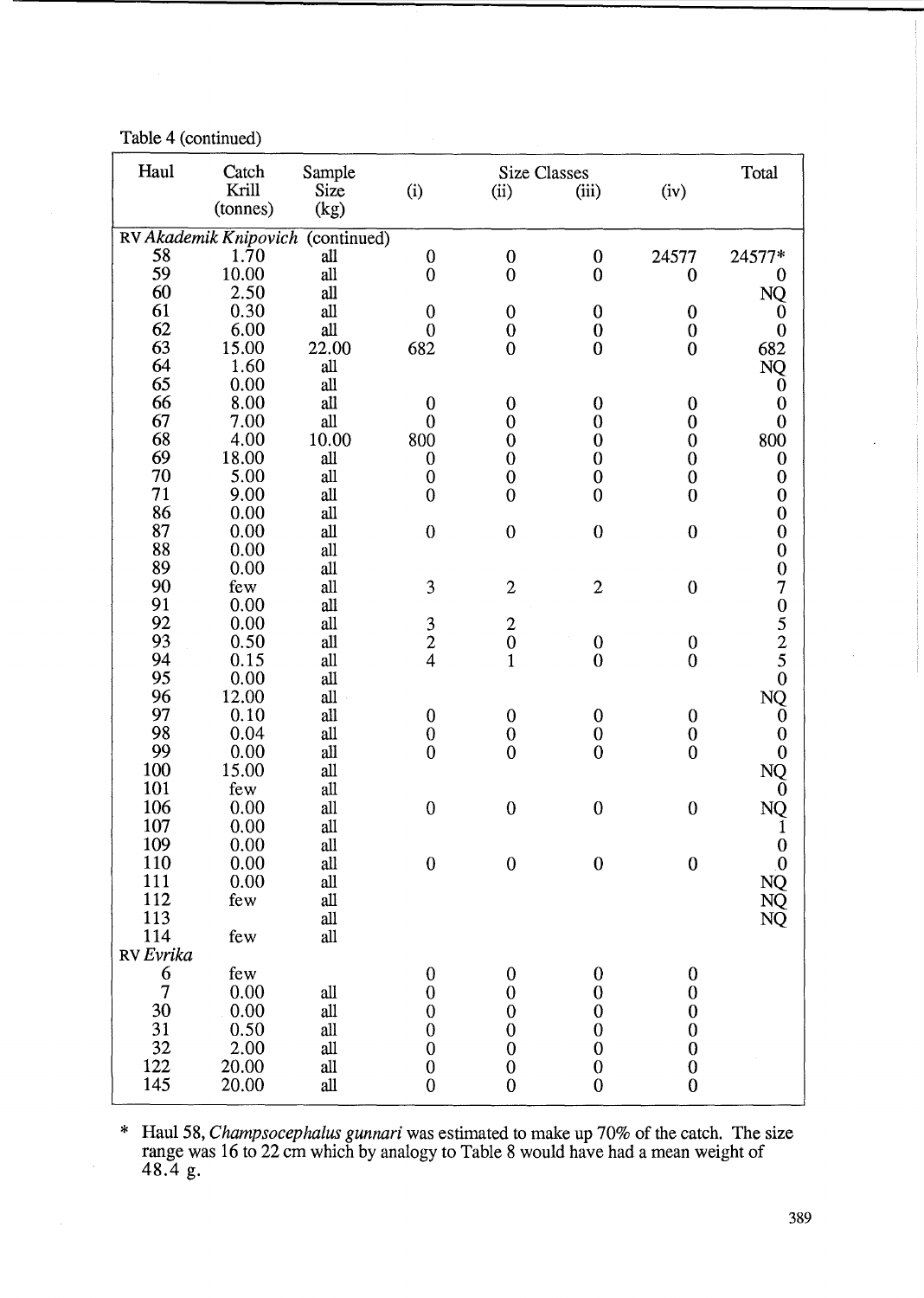# Table 5: Catches of fish other than *Champsocephalus gunnari* at South Georgia.

| Haul     | Krill<br>Catch<br>(tonnes) | Sub-<br>Sample<br>(kg) | <b>ACER</b>                          | <b>PSEU</b>                          | <b>LARS</b>                                | (n)              | <b>MYCT</b><br>(kg) |
|----------|----------------------------|------------------------|--------------------------------------|--------------------------------------|--------------------------------------------|------------------|---------------------|
|          | RV Akademik Knipovich      |                        |                                      |                                      |                                            |                  |                     |
| 47       | 0.2000                     |                        | <b>NQ</b>                            | $\bf{0}$                             | NQ                                         | $\mathbf 0$      |                     |
| 48       | 0.1000                     |                        | 162                                  | $\boldsymbol{0}$                     | $\boldsymbol{0}$                           | $\mathbf 0$      |                     |
| 49       | 0.0050                     |                        | 62                                   | $\mathbf{1}$                         | 60                                         | $\bf{0}$         |                     |
| 50       | 0.5500                     | 10.15                  | $\overline{2}$                       | $\mathbf 1$                          | 1                                          | $\bf{0}$         |                     |
| 51       | 13.0000                    |                        | $\rm NQ$                             | $\boldsymbol{0}$                     | $\bf{0}$                                   | $\bf{0}$         |                     |
| 52       | 16.0000                    |                        | NQ                                   | $\boldsymbol{0}$                     | $\bf{0}$                                   | $\boldsymbol{0}$ |                     |
| 53       | 0.3000                     | 0.0212                 | 83                                   | $\boldsymbol{0}$                     | $\mathbf 0$                                | $\boldsymbol{0}$ |                     |
| 54       | 17.0000                    |                        | $\boldsymbol{0}$                     | $\overline{0}$                       | $\mathbf 0$                                | $\bf{0}$         |                     |
| 55       | 1.0000                     |                        | NQ                                   | $\boldsymbol{0}$                     | $\boldsymbol{0}$                           | $\boldsymbol{0}$ |                     |
| 56       | 1.0000                     |                        | <b>NQ</b>                            | $\mathbf 1$                          | $\overline{c}$                             | $\overline{c}$   |                     |
| 57       | 10.0000                    |                        | $\rm NQ$                             | $\boldsymbol{0}$                     | $\mathbf{0}$                               | $\mathbf{0}$     |                     |
| 58       | 1.7000                     |                        | $\mathbf 0$                          | $\overline{0}$                       | $\bf{0}$                                   | $\bf{0}$         |                     |
| 59       | 10.0000                    |                        | $\mathbf 0$                          | $\boldsymbol{0}$                     | $\boldsymbol{0}$                           | $\bf{0}$         |                     |
| 60       | 2.5000                     |                        | <b>NQ</b>                            | $\boldsymbol{0}$                     | $\bf{0}$                                   |                  | 8.0                 |
| 61       | 0.3000                     |                        | $\mathbf 0$                          | $\boldsymbol{0}$                     | $\boldsymbol{0}$                           | $\mathbf 0$      |                     |
| 62       | 6.0000                     |                        | $\boldsymbol{0}$                     | $\overline{0}$                       | $\boldsymbol{0}$                           | $\mathbf 0$      |                     |
| 63       | 15.0000                    |                        | $\boldsymbol{0}$                     | $\boldsymbol{0}$                     | $\boldsymbol{0}$                           | $\boldsymbol{0}$ |                     |
| 64       | 1.6000                     |                        | $\mathbf 0$                          | $\boldsymbol{0}$                     | $\mathbf{0}$                               | $\mathbf 0$      |                     |
| 65       | 0.0000                     |                        | $\boldsymbol{0}$                     | $\boldsymbol{0}$                     | $\bf{0}$                                   | $\boldsymbol{0}$ |                     |
| 66       | 8.0000                     |                        | $\mathbf{0}$                         | $\boldsymbol{0}$                     | $\boldsymbol{0}$                           | $\boldsymbol{0}$ |                     |
| 67<br>68 | 7.0000                     |                        | $\boldsymbol{0}$                     | $\boldsymbol{0}$                     | $\boldsymbol{0}$                           | $\bf{0}$         |                     |
| 69       | 4.0000<br>18.0000          |                        | $\boldsymbol{0}$                     | $\boldsymbol{0}$                     | $\boldsymbol{0}$                           | $\mathbf 0$      | <b>NQ</b>           |
| 70       | 5.0000                     |                        | $\boldsymbol{0}$<br>$\boldsymbol{0}$ | $\boldsymbol{0}$                     | $\boldsymbol{0}$<br>$\mathbf 0$            | $\boldsymbol{0}$ |                     |
| 71       | 9.0000                     |                        | $\boldsymbol{0}$                     | $\boldsymbol{0}$<br>$\boldsymbol{0}$ | $\boldsymbol{0}$                           | $\boldsymbol{0}$ |                     |
| 86       | 0.0000                     |                        | $\mathbf{0}$                         | $\overline{0}$                       | $\boldsymbol{0}$                           | $\mathbf 0$      |                     |
| 87       | 0.0001                     |                        | $\mathbf{0}$                         | $\overline{0}$                       | $\boldsymbol{0}$                           | 46               |                     |
| 88       | 0.0000                     |                        | $\mathbf 0$                          | $\overline{0}$                       |                                            | $\boldsymbol{0}$ |                     |
| 89       | 0.0000                     |                        | $\boldsymbol{0}$                     | $\boldsymbol{0}$                     | $\mathbf{0}$                               | $\boldsymbol{0}$ |                     |
| 90       | few                        |                        | <b>NQ</b>                            | $\mathbf{1}$                         | NQ                                         | $\bf{0}$         |                     |
| 91       | 0.0000                     |                        | 590                                  | $\overline{0}$                       | $\overline{4}$                             | $\mathbf{0}$     |                     |
| 92       | 0.0000                     |                        | 17                                   | $\boldsymbol{0}$                     |                                            | 9                |                     |
| 93       | 0.5000                     |                        | <b>NQ</b>                            | $\boldsymbol{0}$                     | $\begin{matrix} 2 \\ 0 \end{matrix}$       | $\boldsymbol{0}$ |                     |
| 94       | 0.1500                     |                        | $\rm NQ$                             | $\boldsymbol{0}$                     | $\boldsymbol{0}$                           | $\mathbf 0$      |                     |
| 95       | 0.0000                     |                        | $\boldsymbol{0}$                     | $\boldsymbol{0}$                     | $\boldsymbol{0}$                           | 40               | 0.5                 |
| 96       | 12.0000                    |                        | $\boldsymbol{0}$                     | $\begin{matrix} 0 \\ 0 \end{matrix}$ | $\boldsymbol{0}$                           | $\boldsymbol{0}$ |                     |
| 97       | 0.1000                     |                        | $\boldsymbol{0}$                     |                                      | $\mathbf 0$                                | $\boldsymbol{0}$ |                     |
| 98       | 0.0400                     |                        | $\overline{0}$                       |                                      | $\boldsymbol{0}$                           | $\boldsymbol{0}$ | 1.5                 |
| 99       | 0.0001                     |                        | $\boldsymbol{0}$                     |                                      | $\boldsymbol{0}$                           | $\mathbf 1$      |                     |
| 100      | 15.0000                    |                        | $\mathbf{1}$                         |                                      | $\begin{array}{c} 0 \\ 2 \\ 0 \end{array}$ | $\boldsymbol{0}$ |                     |
| 101      | few                        |                        | $\overline{0}$                       |                                      |                                            | $\boldsymbol{0}$ |                     |
| 106      | 0.0020                     |                        | $\boldsymbol{0}$                     |                                      |                                            | $\mathbf{0}$     |                     |
| 107      | 0.0000                     |                        | $\overline{0}$                       | $\boldsymbol{0}$                     | $\boldsymbol{0}$                           |                  | NQ                  |
| 109      | 0.0000                     |                        | $\mathbf 0$                          | $\overline{0}$                       | $\boldsymbol{0}$                           |                  | 15.0                |
| 110      | 0.0000                     |                        | $\overline{0}$                       | $\boldsymbol{0}$                     | $\mathbf{0}$                               |                  | 0.7                 |

ACER = C. *aceratus,* PSEU = *Pseudochaenichthys georgianus,* LARS = *Nototheniops larseni,* MYCT = Myctophidae, NQ is the same as in Table 4.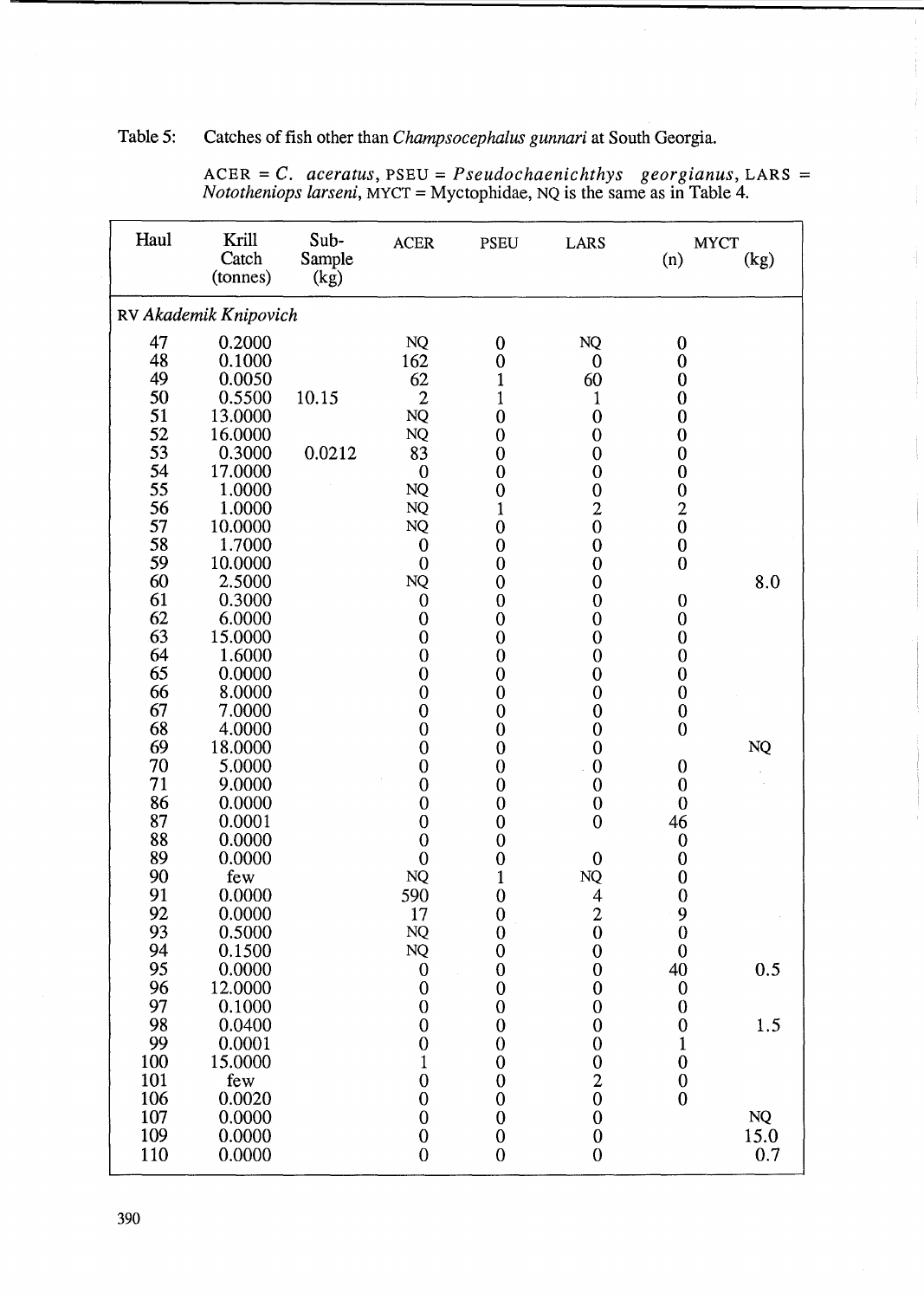Table 5 (continued)

| Haul      | Krill<br>Catch<br>(tonnes)        | Sub-<br>Sample<br>(kg) | <b>ACER</b> | <b>PSEU</b>      | <b>LARS</b> | <b>MYCT</b><br>(n) | (kg) |
|-----------|-----------------------------------|------------------------|-------------|------------------|-------------|--------------------|------|
|           | RV Akademik Knipovich (continued) |                        |             |                  |             |                    |      |
| 111       | 0.0000                            |                        |             |                  |             | 0                  |      |
| 112       | few                               |                        |             |                  |             |                    |      |
| 113       |                                   |                        |             |                  |             |                    |      |
| 114       | few                               |                        |             |                  |             | <b>NQ</b>          |      |
| RV Evrika |                                   |                        |             |                  |             |                    |      |
| 6         | few                               |                        |             |                  |             | $\mathbf{2}$       |      |
|           | 0.0000                            |                        |             |                  |             | $\mathbf{0}$       |      |
| 30        | 0.0000                            |                        |             |                  |             |                    | 1.5  |
| 31        | 0.5000                            |                        |             | 0                |             |                    |      |
| 32        | 2.0000                            |                        |             | $\boldsymbol{0}$ |             | U                  |      |
| 122       | 20.0000                           |                        |             | 0                |             | 0                  |      |
| 145       | 20.0000                           |                        |             | 0                |             | 0                  |      |

Table 6: South Orkney data for fish in krill catches.

The species are:  $A = C$ . *aceratus*,  $B = Chionodraco$  sp.,  $C = other$ Channichthyidae, D = Myctophidae, E = *Notolepis coatsi,* F = *Pleuragramma antarcticum,* G = Other species, NQ as Table 4.

| Haul                                                    | Krill<br>Catch<br>(tonnes)                                                                 | Sub-<br>Sample<br>(kg) | A                                                                                                                                 | B                                                                                                                     | $\mathcal{C}$                                                                                                                               | (n)                                                                                                                           | Species<br>D<br>(kg)                                                                                             | E                                                                                                                                   | $\mathbf F$                                                                                                    | G                                                                                                              |
|---------------------------------------------------------|--------------------------------------------------------------------------------------------|------------------------|-----------------------------------------------------------------------------------------------------------------------------------|-----------------------------------------------------------------------------------------------------------------------|---------------------------------------------------------------------------------------------------------------------------------------------|-------------------------------------------------------------------------------------------------------------------------------|------------------------------------------------------------------------------------------------------------------|-------------------------------------------------------------------------------------------------------------------------------------|----------------------------------------------------------------------------------------------------------------|----------------------------------------------------------------------------------------------------------------|
|                                                         | RV Akademik Knipovich                                                                      |                        |                                                                                                                                   |                                                                                                                       |                                                                                                                                             |                                                                                                                               |                                                                                                                  |                                                                                                                                     |                                                                                                                |                                                                                                                |
| 74<br>75<br>76<br>77<br>78<br>81<br>82                  | 0.0000<br>0.0000<br>0.0000<br>0.0000<br>0.0005<br>0.1000<br>9.0000                         | 0.0360                 | 0<br>$\overline{0}$<br>$\bf{0}$<br>$\mathbf 0$<br>$\bf{0}$<br>$\mathbf{0}$<br>$\boldsymbol{0}$                                    | $\bf{0}$<br>$\mathbf{0}$<br>$\bf{0}$<br>$\overline{2}$<br><b>NQ</b><br>$\overline{2}$                                 | 0<br>$\overline{0}$<br>$\overline{0}$<br>$\mathbf 0$<br>5<br>NQ<br>3                                                                        | $\boldsymbol{0}$<br>$\boldsymbol{0}$<br>Ò<br>$\bf{0}$<br>$\overline{0}$                                                       | 3<br>$\overline{c}$<br>$\overline{0}$<br>$\boldsymbol{0}$<br>$\overline{0}$                                      | 0<br>$\overline{0}$<br>0<br>0<br>$\bf{0}$<br>$\mathbf 0$<br>$\mathbf 0$                                                             | $\bf{0}$<br>$\bf{0}$<br>0<br>0<br>$\overline{2}$<br><b>NQ</b><br>$\overline{4}$                                | $\boldsymbol{0}$<br>$\begin{matrix}0\\0\\3\end{matrix}$<br><b>NQ</b><br>$\mathbf{1}$                           |
| RV Evrika                                               |                                                                                            |                        |                                                                                                                                   |                                                                                                                       |                                                                                                                                             |                                                                                                                               |                                                                                                                  |                                                                                                                                     |                                                                                                                |                                                                                                                |
| 9<br>12<br>13<br>14<br>17<br>18<br>19<br>20<br>21<br>29 | 0.0000<br>0.0000<br>few<br>0.0500<br>few<br>5.0000<br>0.0000<br>8.0000<br>0.1000<br>0.0000 |                        | $\bf{0}$<br>$\overline{0}$<br>$\rm NQ$<br>$\overline{2}$<br>$\boldsymbol{0}$<br>$\mathbf 0$<br>$\boldsymbol{0}$<br>$\overline{0}$ | $\bf{0}$<br>$\overline{0}$<br>$\bf{0}$<br>$\overline{0}$<br>0<br>$\overline{0}$<br>$\boldsymbol{0}$<br>$\overline{0}$ | $\boldsymbol{0}$<br>$\mathbf 0$<br>$\mathbf{0}$<br>$\mathbf{0}$<br>$\boldsymbol{0}$<br>$\overline{0}$<br>$\boldsymbol{0}$<br>$\overline{0}$ | $\boldsymbol{0}$<br>$\overline{0}$<br><b>NQ</b><br>$\overline{0}$<br>$\bf{0}$<br>$\bf{0}$<br>$\boldsymbol{0}$<br>$\mathbf{0}$ | $\boldsymbol{0}$<br>$\overline{0}$<br>$\mathbf 0$<br>$\bf{0}$<br>$\mathbf 0$<br>$\boldsymbol{0}$<br>$\mathbf{0}$ | $\bf{0}$<br>$\mathbf 0$<br>$\boldsymbol{0}$<br>$\overline{0}$<br>$\overline{c}$<br>$\overline{0}$<br>$\mathbf{0}$<br>$\overline{0}$ | $\bf{0}$<br>$\bf{0}$<br>$\bf{0}$<br>$\overline{0}$<br>$\bf{0}$<br>$\mathbf 0$<br>$\mathbf 0$<br>$\overline{0}$ | 0<br>$\begin{smallmatrix}0\0\0\2\end{smallmatrix}$<br>NQ<br>$\bf{0}$<br>$\begin{matrix}0\\2\end{matrix}$<br>NQ |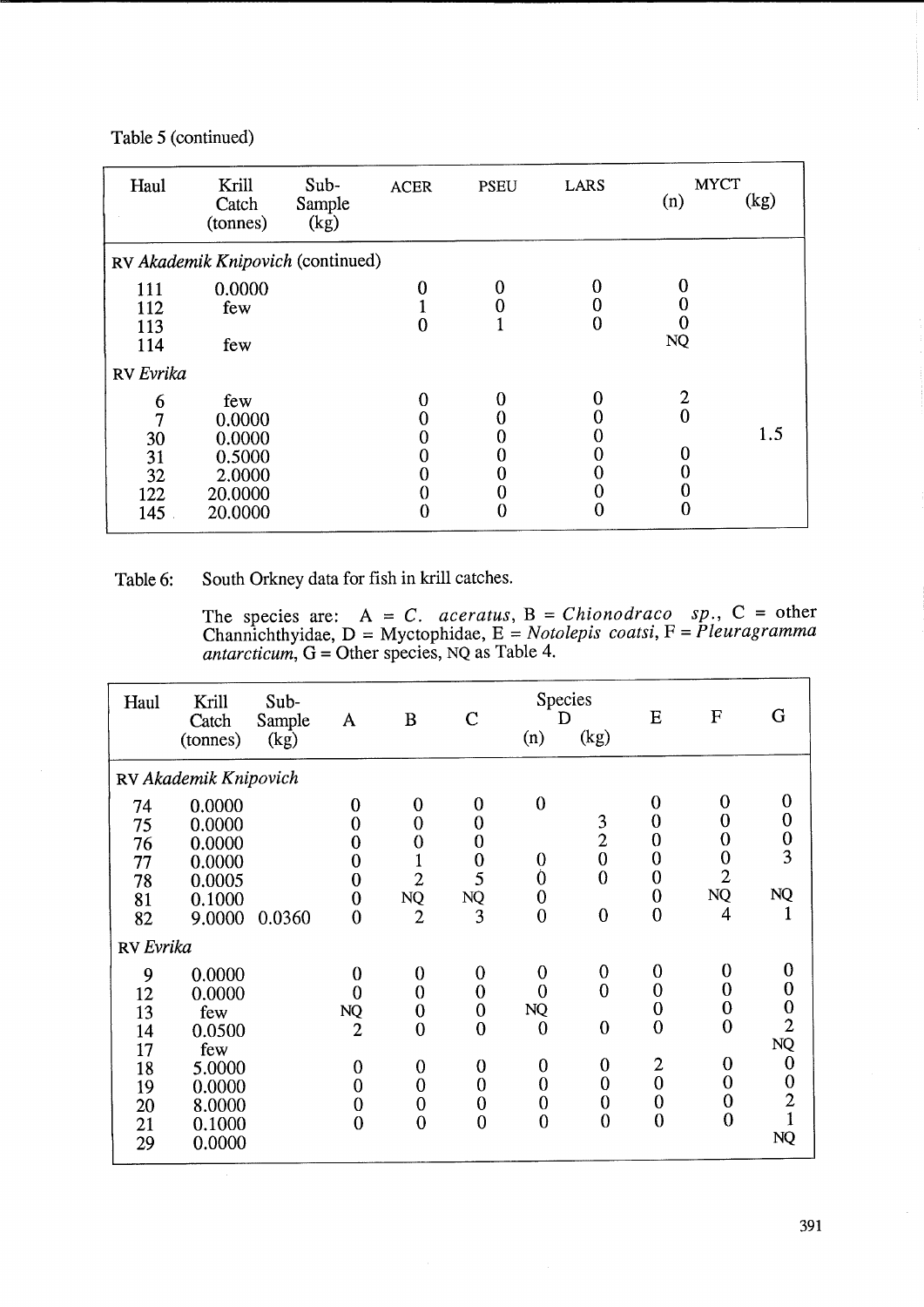Table 6 (continued)

| Haul     | Krill<br>Catch        | Sub-<br>Sample | $\mathbf{A}$   | $\bf{B}$       | $\overline{C}$   | D                        | Species        | E                | $\mathbf F$      | G                                          |
|----------|-----------------------|----------------|----------------|----------------|------------------|--------------------------|----------------|------------------|------------------|--------------------------------------------|
|          | (tonnes)              | (kg)           |                |                |                  | (n)                      | (kg)           |                  |                  |                                            |
|          | RV Evrika (continued) |                |                |                |                  |                          |                |                  |                  |                                            |
| 35       | 0.0400                |                | $\bf{0}$       | $\mathbf 0$    | $\mathbf 0$      | $\boldsymbol{0}$         | 10             | $\mathbf{0}$     | $\boldsymbol{0}$ | $\boldsymbol{0}$                           |
| 36       | 0.5000                |                | $\mathbf 0$    | $\overline{0}$ | $\overline{0}$   | $\mathbf{0}$             | $\bf{0}$       | $\mathbf{1}$     | $\overline{0}$   | $\bf{0}$                                   |
| 51       | 8.0000                |                |                |                |                  |                          |                |                  |                  | <b>NQ</b>                                  |
| 52       | 2.0000                |                |                |                |                  |                          |                |                  |                  | <b>NQ</b>                                  |
| 53       | 0.1000                |                |                | $\overline{2}$ |                  | <b>NQ</b>                |                |                  |                  |                                            |
| 54       | 0.0000                |                | $\mathbf 0$    | $\overline{0}$ | $\overline{c}$   | $\bf{0}$                 | $\mathbf 0$    | $\mathbf{1}$     | $\overline{0}$   |                                            |
| 55       | 15.0000               |                | $\mathbf 0$    | $\mathbf 0$    | $\overline{0}$   | $\boldsymbol{0}$         | $\mathbf 0$    | $\mathbf 0$      | $\boldsymbol{0}$ | $\boldsymbol{0}$                           |
| 56       | 0.0000                |                | $\mathbf 0$    | $\bf{0}$       | $\bf{0}$         | $\bf{0}$                 | $\bf{0}$       | $\mathbf 0$      | $\mathbf 0$      | $\bf{0}$                                   |
| 57       | 25.0000               |                | $\overline{0}$ | $\overline{0}$ | $\mathbf{1}$     | $\mathbf{0}$             | $\mathbf 0$    | $\mathbf{0}$     | $\mathbf{0}$     | $\bf{0}$                                   |
| 58       | 20.0000               |                |                |                |                  |                          |                |                  |                  |                                            |
| 61       | 15.0000               |                | $\bf{0}$       | $\mathbf 0$    | $\boldsymbol{0}$ | $\boldsymbol{0}$         | $\mathbf 0$    | $\boldsymbol{0}$ | $\mathbf{1}$     | $\frac{2}{1}$                              |
| 62       | 15.0000               |                | $\bf{0}$       | $\bf{0}$       | $\mathbf 0$      | $\mathbf 0$              | $\mathbf 0$    | $\mathbf 0$      | $\mathbf 0$      |                                            |
| 63       | 20.0000               |                | 4              | $\mathbf 0$    | $\mathbf 0$      | $\mathbf 0$              | $\mathbf 0$    | $\boldsymbol{0}$ | $\bf{0}$         | 10                                         |
| 64       | 15.0000               |                | $\mathbf{1}$   | $\overline{0}$ | $\mathbf 0$      | $\mathbf{0}$             | $\mathbf{0}$   | $\mathbf 0$      | $\mathbf 0$      | $\mathbf{1}$                               |
| 65       | 15.0000               |                | 3              | $\mathbf 0$    | $\mathbf 0$      | $\boldsymbol{0}$         | $\mathbf 0$    | $\overline{0}$   | $\mathbf 0$      | $\bf{0}$                                   |
| 66       | 25.0000               |                | $\mathbf 0$    | $\mathbf 0$    | $\overline{0}$   | $\mathbf{0}$             | $\overline{0}$ | $\mathbf 0$      | $\mathbf 0$      | $\boldsymbol{0}$                           |
| 67       | 15.0000               |                | $\bf{0}$       | $\mathbf 0$    | $\mathbf{0}$     | $\boldsymbol{0}$         | $\mathbf 0$    | $\boldsymbol{0}$ | $\mathbf 0$      | $\boldsymbol{0}$                           |
| 68       | 0.0000                |                | $\bf{0}$       | $\mathbf{0}$   | $\bf{0}$         | $\mathbf{0}$             | $\theta$       | $\mathbf 0$      | $\bf{0}$         | $\boldsymbol{0}$                           |
| 69       | 20.0000               |                | $\mathbf 0$    | $\mathbf 0$    | $\bf{0}$         | $\boldsymbol{0}$         | $\bf{0}$       | $\mathbf 0$      | $\mathbf{0}$     | $\mathbf{1}$                               |
| 70       | 25.0000               |                | $\mathbf{0}$   | $\bf{0}$       | $\bf{0}$         | $\mathbf{0}$             | $\bf{0}$       | $\mathbf 0$      | $\overline{0}$   | $\boldsymbol{0}$                           |
| 71       | 20.0000               |                | $\mathbf 0$    | $\mathbf{0}$   | $\mathbf{0}$     | $\boldsymbol{0}$         | $\mathbf 0$    | $\boldsymbol{0}$ | $\mathbf 0$      | $\boldsymbol{0}$                           |
| 72       | 3.0000                |                | $\bf{0}$       | $\mathbf{0}$   | $\mathbf 0$      | $\overline{\mathcal{A}}$ | $\mathbf 0$    | $\mathbf 0$      | $\overline{0}$   | $\mathbf{1}$                               |
| 73       | 25.0000               |                | $\mathbf 0$    | $\mathbf 0$    | $\mathbf{0}$     | $\mathbf{0}$             | $\mathbf{0}$   | $\mathbf{1}$     | $\mathbf 0$      | $\boldsymbol{0}$                           |
| 74       | 0.0000                |                | $\mathbf 0$    | $\mathbf 0$    | $\mathbf{0}$     | $\mathbf{0}$             | $\bf{0}$       | $\overline{0}$   | $\mathbf 0$      | $\begin{array}{c} 0 \\ 2 \\ 0 \end{array}$ |
| 75       | 25.0000               |                | $\mathbf 0$    | $\mathbf 0$    | $\overline{0}$   | $\mathbf 0$              | $\mathbf 0$    | $\mathbf 0$      | $\mathbf 0$      |                                            |
| 76<br>77 | 15.0000               |                | $\bf{0}$       | $\overline{0}$ | $\overline{0}$   | $\mathbf{0}$             | $\mathbf{0}$   | $\bf{0}$         | $\mathbf 0$      | $\overline{4}$                             |
| 78       | 30.0000               |                | $\mathbf 0$    | $\mathbf 0$    | $\overline{0}$   | $\overline{0}$           | $\overline{0}$ | $\mathbf 0$      | $\mathbf 0$      |                                            |
| 79       | 10.0000<br>30.0000    |                | $\overline{c}$ | $\mathbf{0}$   | $\boldsymbol{0}$ | $\mathbf 0$              | $\overline{0}$ | $\bf{0}$         | $\bf{0}$         |                                            |
| 80       |                       |                | $\mathbf{1}$   | $\mathbf 0$    | $\mathbf 0$      | $\mathbf{0}$             | $\mathbf{0}$   | $\mathbf 0$      | $\mathbf 0$      | $\begin{array}{c} 0 \\ 5 \end{array}$      |
| 81       | 5.0000                |                | $\mathbf 0$    | $\mathbf 0$    | $\theta$         | 27                       | $\mathbf{1}$   | $\mathbf{1}$     | $\mathbf 0$      | $\overline{0}$                             |
| 82       | 30.0000               |                | $\overline{0}$ | $\mathbf{0}$   | $\overline{0}$   | $\mathbf{0}$             | $\mathbf{0}$   | $\overline{0}$   | $\mathbf 0$      |                                            |
| 83       | 0.0000                |                | $\mathbf 0$    |                | $\overline{0}$   | $\overline{0}$           | $\overline{0}$ |                  |                  | $\mathbf 0$                                |
| 104      | 15.0000               |                |                | $\overline{0}$ |                  |                          |                | $\mathbf{0}$     |                  |                                            |
| 111      | 10.0000               |                | $\mathbf 0$    | $\overline{0}$ | $\mathbf 0$      | $\overline{0}$           | $\overline{0}$ | $\mathbf{0}$     | $\mathbf 0$      | $\mathbf 0$                                |

 $\sim 10^6$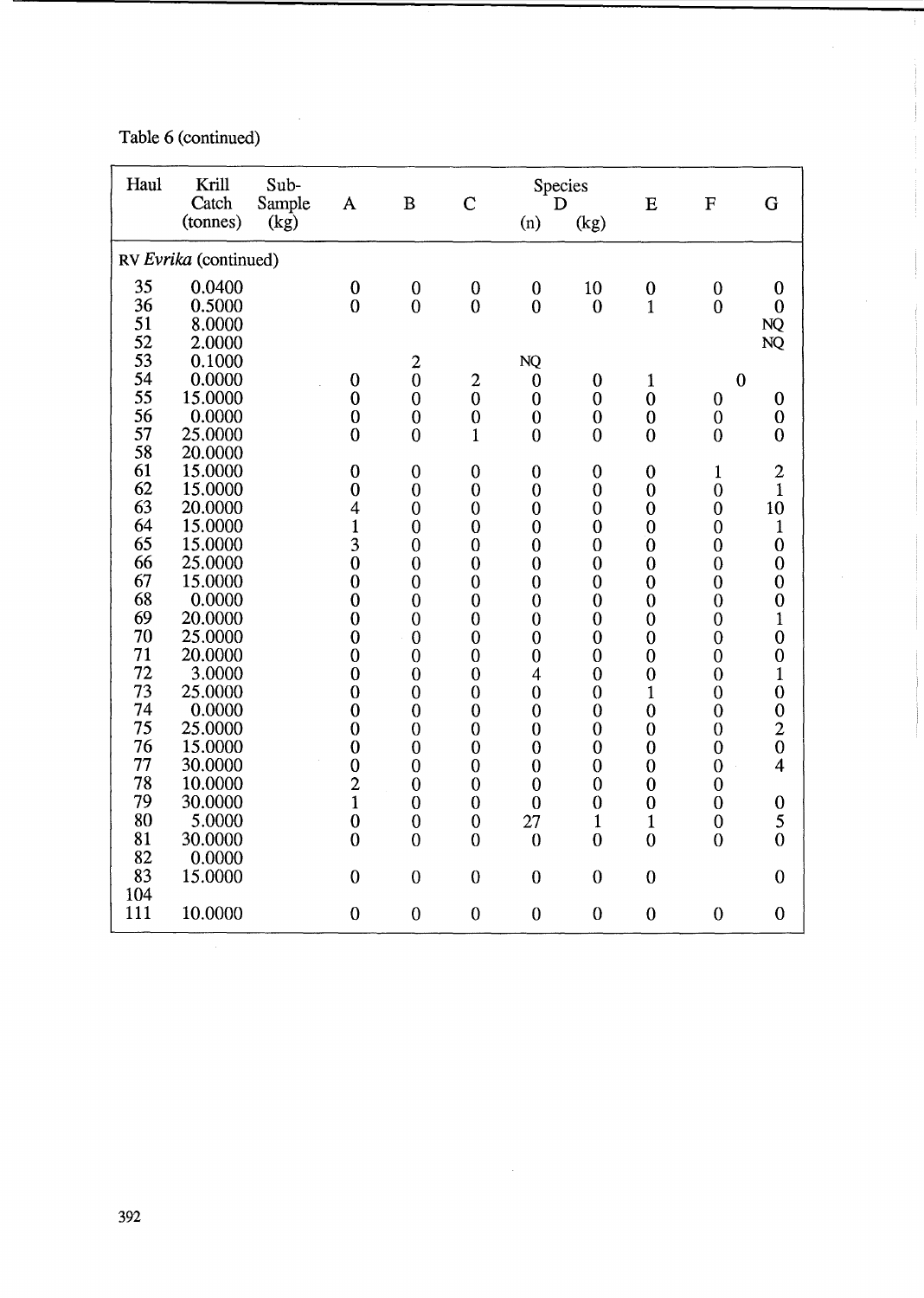# Table 7: Fish catches in krill trawls from Subarea 48.6.

| Haul     | Krill<br>Catch<br>(tonnes) | I                       | B                        | $\overline{C}$            | $\mathbf{J}$                | Species<br>(n)   | D<br>(kg)                      | E                              | $\mathbf F$                    | $\mathbf G$      |  |  |
|----------|----------------------------|-------------------------|--------------------------|---------------------------|-----------------------------|------------------|--------------------------------|--------------------------------|--------------------------------|------------------|--|--|
|          | RV Akademik Knipovich      |                         |                          |                           |                             |                  |                                |                                |                                |                  |  |  |
| 5        | 0.0100                     | $\mathbf 0$             | $\bf{0}$                 | $\bf{0}$                  | $\bf{0}$                    | $\boldsymbol{0}$ | $\boldsymbol{0}$               | $\boldsymbol{0}$               | $\boldsymbol{0}$               |                  |  |  |
| 6        | 0.5000                     | $\mathbf{1}$            | $\mathbf 0$              | $\bf{0}$                  | $\mathbf 0$                 | $\overline{0}$   | $\overline{0}$                 | $\mathbf{0}$                   | $\mathbf 0$                    |                  |  |  |
| 7        | 1.0000                     | $\overline{0}$          | $\mathbf{0}$             | $\bf{0}$                  | $\mathbf 0$                 | $\overline{0}$   | $\mathbf{0}$                   | $\mathbf{0}$                   | $\boldsymbol{0}$               |                  |  |  |
| 8        | few                        | $\bf{0}$                | $\bf{0}$                 | $\bf{0}$                  | $\bf{0}$                    |                  | 5                              | $\mathbf 0$                    | $\boldsymbol{0}$               |                  |  |  |
| 9        | 0.3000                     | $\mathbf 0$             | $\bf{0}$                 | $\mathbf{0}$              | $\overline{2}$              | $\mathbf{0}$     | $\mathbf 0$                    | $\overline{0}$                 | $\overline{0}$                 |                  |  |  |
| 10       | few                        |                         | 14                       |                           |                             |                  |                                | $\mathbf 0$                    | $\mathbf 0$                    |                  |  |  |
| 11       | 2.5000                     | $\overline{4}$          | 15                       | $\overline{c}$            | $\overline{0}$              | $\mathbf{0}$     | $\boldsymbol{0}$               | $\mathbf{1}$                   | $\mathbf{0}$                   | $\overline{7}$   |  |  |
| 12       | 0.0010                     | $\bf{0}$                | $\bf{0}$                 | $\mathbf{1}$              | $\overline{0}$              | $\boldsymbol{0}$ | 3                              | $\mathbf 0$                    | $\overline{0}$                 |                  |  |  |
| 13       | few                        | $\mathbf 0$             | $\overline{0}$           | $\overline{0}$            | $\overline{0}$              | $\overline{0}$   | $\boldsymbol{0}$               | 3                              | $\mathbf 0$                    | $\mathbf{1}$     |  |  |
| 14       | 0.0010                     | $\mathbf 0$             | <b>NQ</b>                | $\overline{0}$            | $\overline{0}$              | $\mathbf 0$      | $\mathbf{0}$                   | $\overline{0}$                 | $\overline{c}$<br>$\mathbf{0}$ |                  |  |  |
| 17       | 0.1000                     | $\bf{0}$                | <b>NQ</b>                | $\theta$                  | $\overline{0}$              | $\overline{0}$   | $\overline{0}$                 | $\overline{0}$                 | NQ                             |                  |  |  |
| 18       | 5.0000                     | $\mathbf 0$             | <b>NQ</b>                | NQ                        | $\mathbf 0$                 |                  |                                | $\overline{0}$<br>$\mathbf{0}$ | $\mathbf{0}$                   |                  |  |  |
| 19       | few                        | $\mathbf 0$             | $\boldsymbol{0}$         | $\overline{4}$            | $\mathbf 0$                 | $\boldsymbol{0}$ | $\mathbf{0}$<br>$\overline{0}$ | $\overline{0}$                 | $\mathbf{0}$                   |                  |  |  |
| 20       | 0.0100                     | $\bf{0}$                | $\overline{2}$           | 269                       | $\mathbf 0$                 | $\overline{0}$   | 20                             | $\mathbf{0}$                   | $\mathbf 0$                    |                  |  |  |
| 21       | 0.0100                     | $\mathbf 0$             | $\mathbf 0$<br><b>NQ</b> | $\mathbf{0}$<br><b>NQ</b> | $\mathbf 0$<br>$\mathbf{0}$ | $\mathbf{0}$     | $\boldsymbol{0}$               | $\mathbf 0$                    | $\mathbf 0$                    |                  |  |  |
| 22       | 4.0000                     | $\bf{0}$                | $\overline{2}$           | 70                        | $\mathbf{0}$                | $\mathbf{0}$     | $\mathbf 0$                    | $\overline{0}$                 | $\mathbf 0$                    |                  |  |  |
| 23<br>24 | 0.0020<br>3.0000           | $\bf{0}$<br>$\mathbf 0$ | $\overline{0}$           | 3                         | $\mathbf 0$                 | $\overline{0}$   | $\mathbf 0$                    | $\mathbf{0}$                   | $\mathbf{0}$                   | $\boldsymbol{2}$ |  |  |
| 25       | 0.0001                     | $\boldsymbol{0}$        | $\overline{0}$           | $\mathbf{0}$              | $\overline{0}$              | $\overline{0}$   | $\overline{0}$                 | $\overline{0}$                 | $\mathbf{0}$                   | $\bf{0}$         |  |  |
| 26       | few                        | $\mathbf 0$             | $\overline{0}$           | $\mathbf 0$               | $\mathbf{0}$                | $\overline{0}$   | $\mathbf{0}$                   | $\mathbf{0}$                   | $\mathbf 0$                    | $\boldsymbol{0}$ |  |  |
| 27       | 0.5000                     | $\mathbf{0}$            | $\mathbf 0$              | $\mathbf{0}$              | $\overline{0}$              | $\bf{0}$         | $\boldsymbol{0}$               | 5                              | $\mathbf 0$                    | $\overline{0}$   |  |  |
| 28       | few                        | $\mathbf 0$             | $\mathbf 0$              | $\overline{0}$            | $\mathbf 0$                 | $\mathbf 0$      | $\overline{0}$                 | NQ                             | $\bf{0}$                       |                  |  |  |
| 29       | 0.0000                     | $\mathbf 0$             | $\overline{0}$           | $\mathbf{0}$              | $\mathbf 0$                 | $\overline{0}$   | $\mathbf{0}$                   | $\mathbf 0$                    | $\mathbf{0}$                   | $\mathbf 0$      |  |  |
| 30       | 0.0050                     | $\bf{0}$                | $\overline{0}$           | $\mathbf{0}$              | $\overline{0}$              | $\overline{0}$   | $\mathbf 0$                    | $\boldsymbol{0}$               | $\boldsymbol{0}$               | $\boldsymbol{0}$ |  |  |
| 32       | few                        | $\mathbf 0$             | $\mathbf 0$              | $\overline{0}$            | $\mathbf 0$                 | $\overline{0}$   | $\mathbf{0}$                   | $\overline{0}$                 | $\mathbf{0}$                   | $\boldsymbol{0}$ |  |  |
| 34       | few                        | $\bf{0}$                | $\mathbf 0$              | $\mathbf{0}$              | $\mathbf 0$                 | $\mathbf{0}$     | $\overline{0}$                 | $\mathbf{0}$                   | $\mathbf 0$                    | $\overline{0}$   |  |  |
| 35       | 0.0100                     | $\overline{0}$          | $\overline{0}$           | $\overline{0}$            | $\mathbf 0$                 | $\mathbf 0$      | $\overline{0}$                 | $\mathbf{0}$                   | $\mathbf 0$                    | $\frac{2}{0}$    |  |  |
| 36       | 0.0000                     | $\overline{0}$          | $\mathbf 0$              | $\overline{0}$            | $\mathbf{0}$                | $\mathbf{0}$     | 10                             | $\overline{0}$                 | $\bf{0}$                       |                  |  |  |
| 37       | few                        | $\bf{0}$                | $\mathbf 0$              | $\mathbf{0}$              | $\theta$                    | $\overline{0}$   | $\boldsymbol{0}$               | $\mathbf{0}$                   | $\mathbf{0}$                   | $\boldsymbol{0}$ |  |  |
| 38       | 2.5000                     | $\mathbf 0$             | $\mathbf{1}$             | $\mathbf{0}$              | $\mathbf 0$                 | $\mathbf 0$      | $\boldsymbol{0}$               | $\mathbf{1}$                   | $\boldsymbol{0}$               | $\boldsymbol{0}$ |  |  |
| 39       | 4.0000                     | $\mathbf 0$             | $\overline{0}$           | $\mathbf{0}$              | $\overline{0}$              | $\mathbf{0}$     | $\overline{0}$                 | $\mathbf{1}$                   | $\mathbf 0$                    | $\mathbf{1}$     |  |  |
|          | RV Evrika                  |                         |                          |                           |                             |                  |                                |                                |                                |                  |  |  |
| 37       | few                        | $\boldsymbol{0}$        | $\bf{0}$                 | $\bf{0}$                  | $\boldsymbol{0}$            | $\boldsymbol{0}$ | $\boldsymbol{0}$               | $\mathbf{0}$                   | $\mathbf 0$                    | $\boldsymbol{0}$ |  |  |
| 38       | 0.0000                     | $\mathbf 0$             | $\mathbf 0$              | $\mathbf 0$               | $\mathbf{0}$                | $\theta$         | $\overline{0}$                 | $\mathbf{1}$                   | $\overline{0}$                 | $\mathbf{0}$     |  |  |

 $\bar{z}$ 

Species codes are the same as for Table 6 with the addition of I = *Pagothenia brachysoma,* J = *Chionobathyscus dewitti.* 

 $\overline{\phantom{a}}$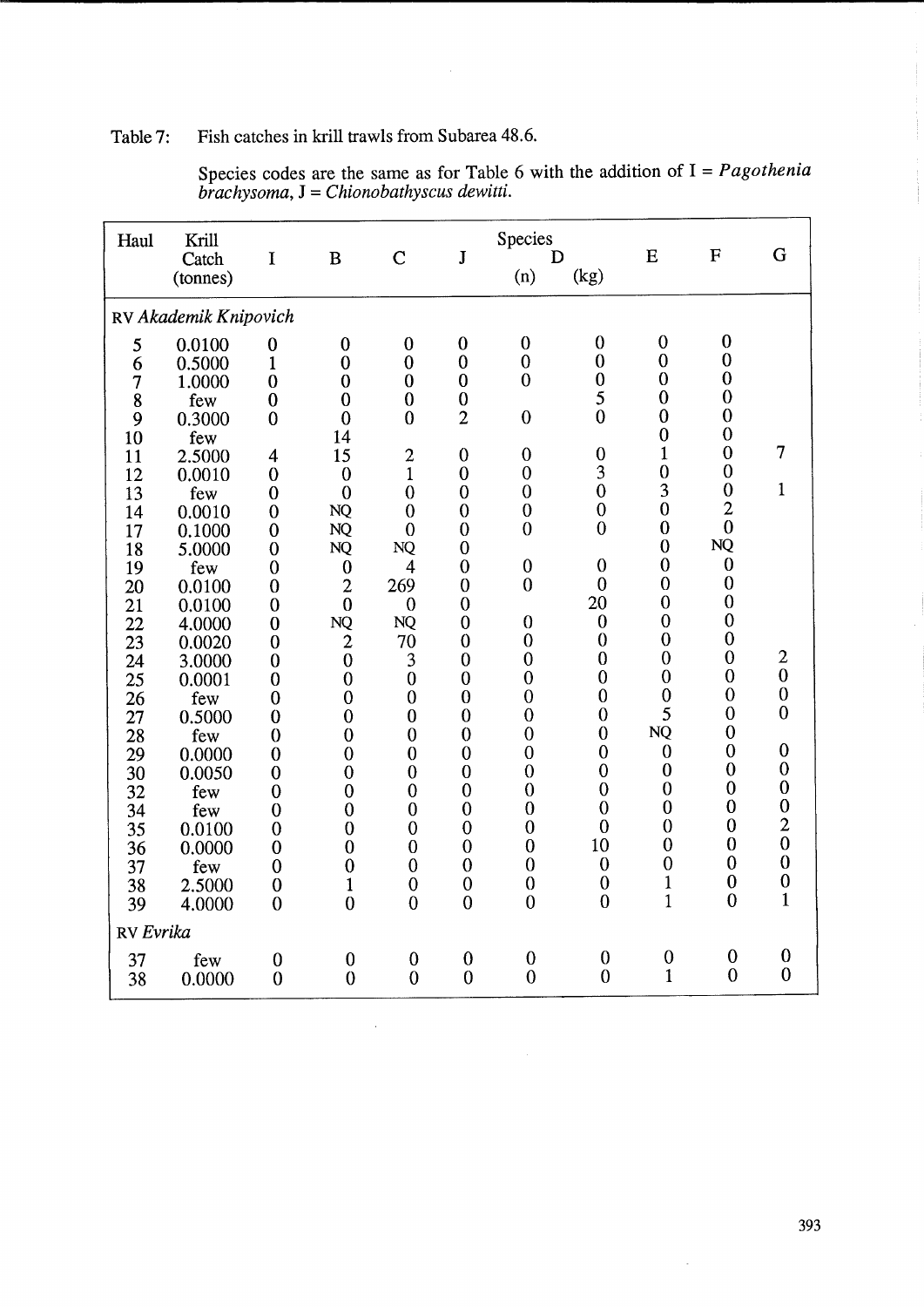# Table 8: Comparison of size classes of *Champsocephalus gunnari* with published information.

| Data from Haul 53, Akademik Knipovich                               |                      |                                      |                             |                                |  |  |  |  |  |  |  |
|---------------------------------------------------------------------|----------------------|--------------------------------------|-----------------------------|--------------------------------|--|--|--|--|--|--|--|
| Size Class<br>(Table 4)                                             | $\mathbf n$          | Length Range<br>(mm)                 | <b>Total Weight</b><br>(g)  | Mean Weight<br>(g)             |  |  |  |  |  |  |  |
| (1)<br>$(\rm ii)$<br>(iii)<br>(iv)                                  | 223<br>12<br>9<br>12 | 26-46<br>76-97<br>106-119<br>194-226 | 31.9<br>24.6<br>51.2<br>581 | 0.143<br>2.05<br>5.69<br>48.42 |  |  |  |  |  |  |  |
| Size-at-age from Frolkina (1989) and Frolkina and Dorovskikh (1989) |                      |                                      |                             |                                |  |  |  |  |  |  |  |
| Age                                                                 | Mean Length          | Length Range<br>(mm)                 | Mean Weight<br>(g)          |                                |  |  |  |  |  |  |  |
| $\overline{\mathbf{c}}$<br>3                                        | 108<br>181<br>245    | 70-130<br>140-240<br>200-300         | 2.7<br>24.8<br>77.6         |                                |  |  |  |  |  |  |  |

 $\bar{z}$ 

J.

 $\sim$   $\sim$ 

 $\mathcal{A}$ 

 $\bar{\mathcal{A}}$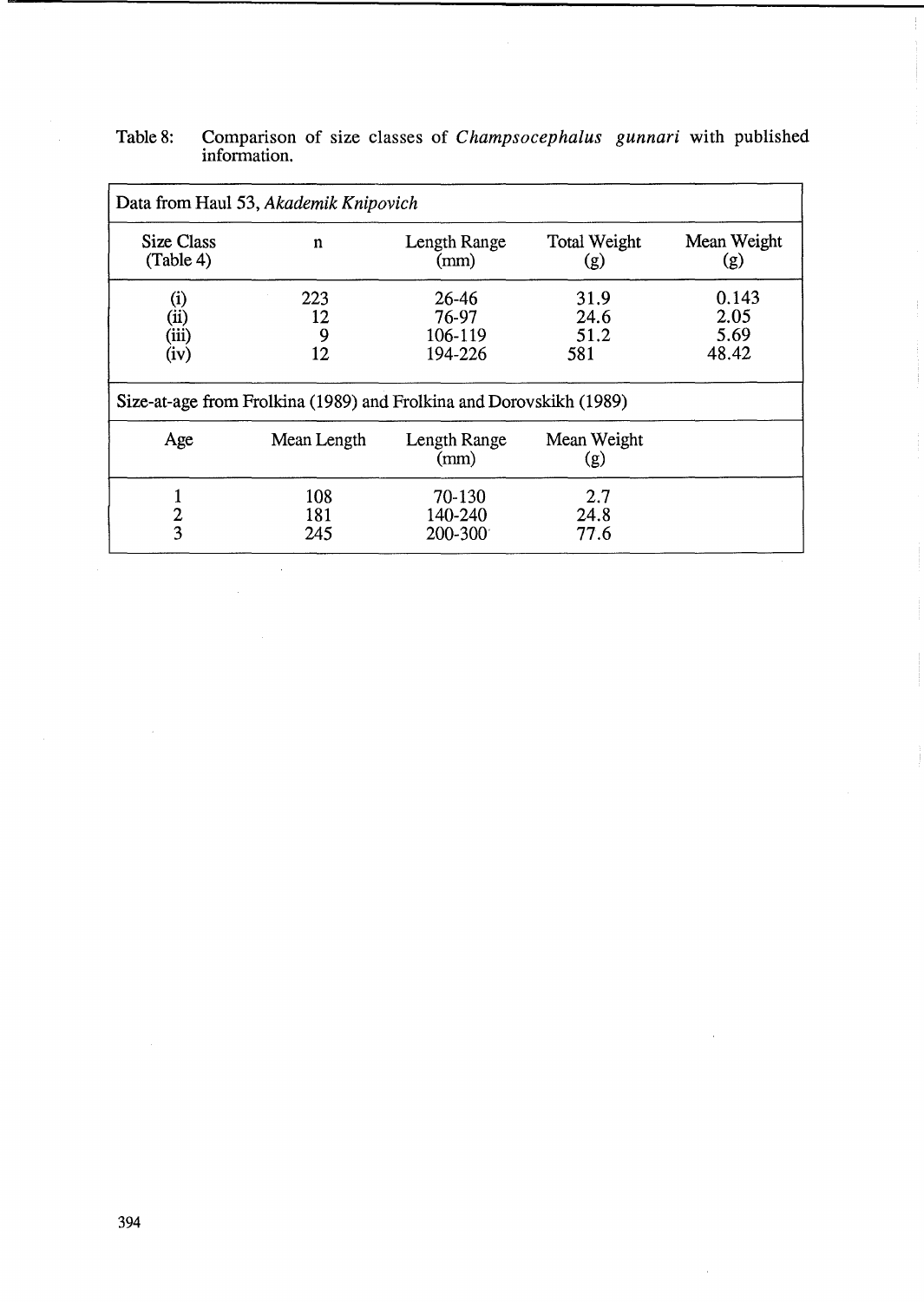

- Figure 1: Locations of hauls around South Georgia in Subarea 48.3. Five hauls in deep water beyond the limits of this map and where no fish were caught have been excluded.
	- Key: • = < 1 tonne krill, < 100 *Champsocephalus gunnari*  + = < 1 tonne kriU, > 100 *Champsocephalus gunnari*  o = > 1 tonne kriU, < 100 *Champsocephalus gunnari*  • = > 1 tonne kriU, > 100 *Champsocephalus gunnari*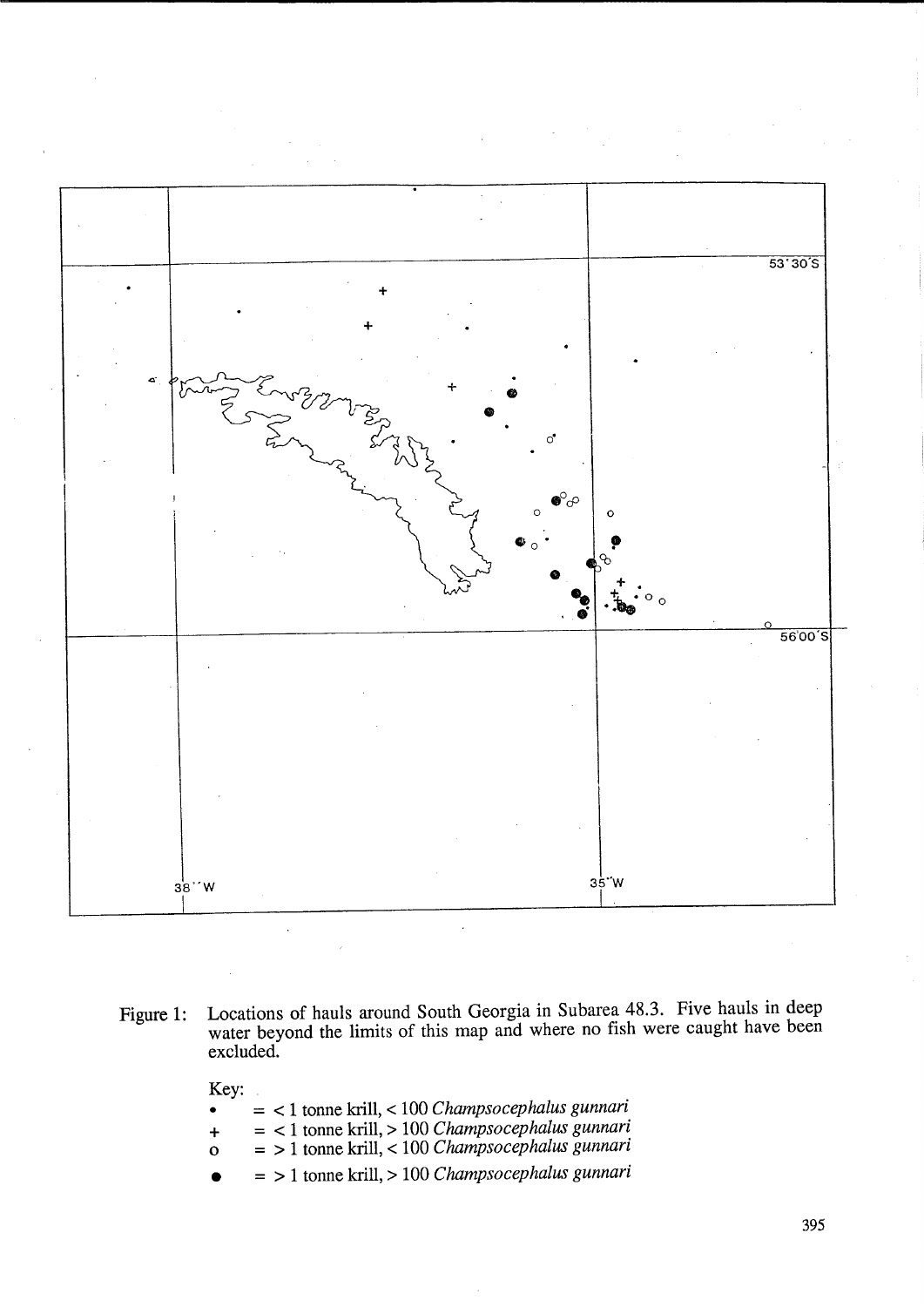

Champsocephalus gunnari CPUE in  $log_{10}$  numbers/hour vs krill CPUE in tonnes/hour. Figure 2:



Figure 3: Fish CPUE in log<sub>10</sub> numbers/hour vs depth range of net in metres.

396

Š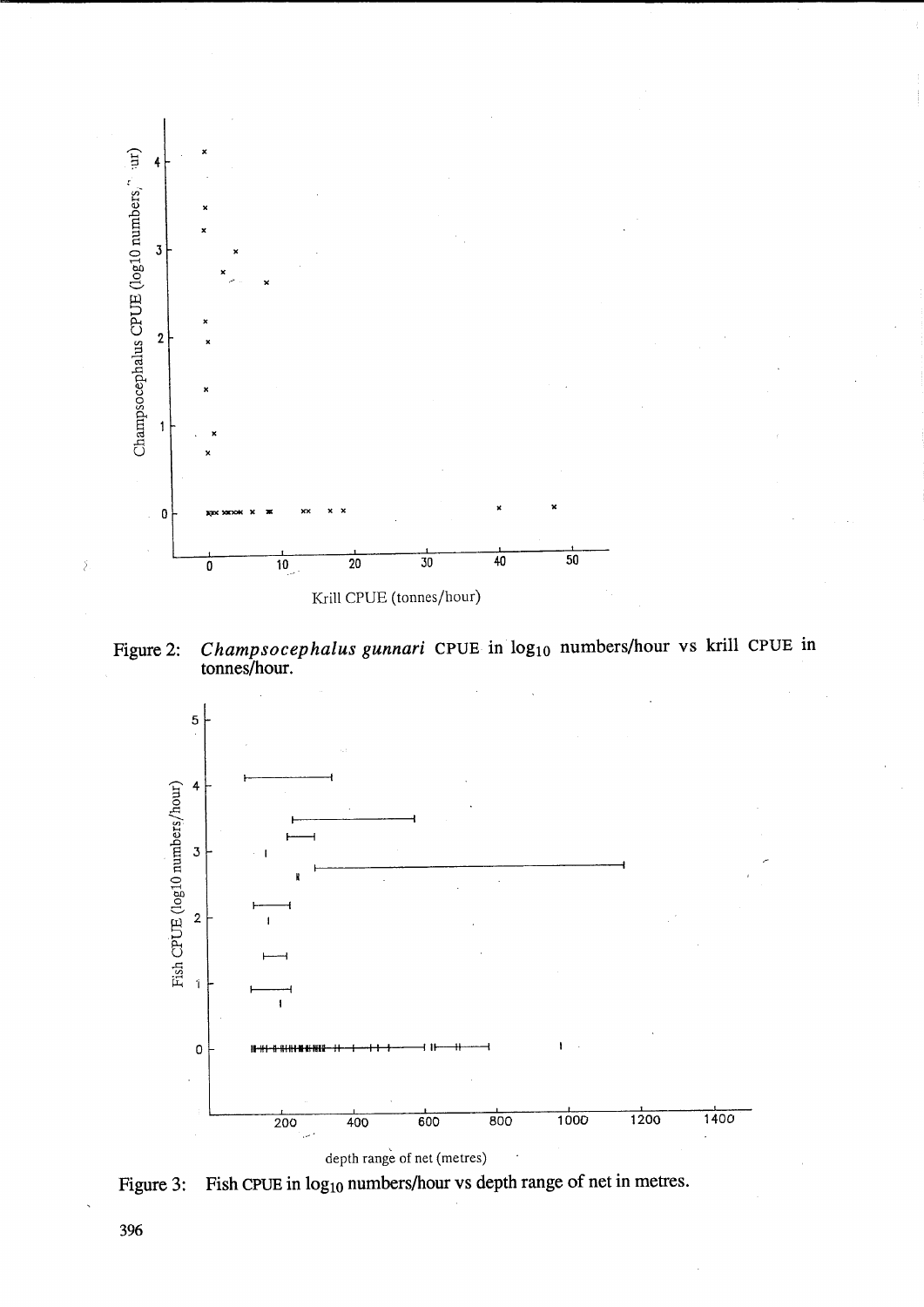

Figure 4: Fish CPUE in  $log_{10}$  numbers/hour vs time of day.

397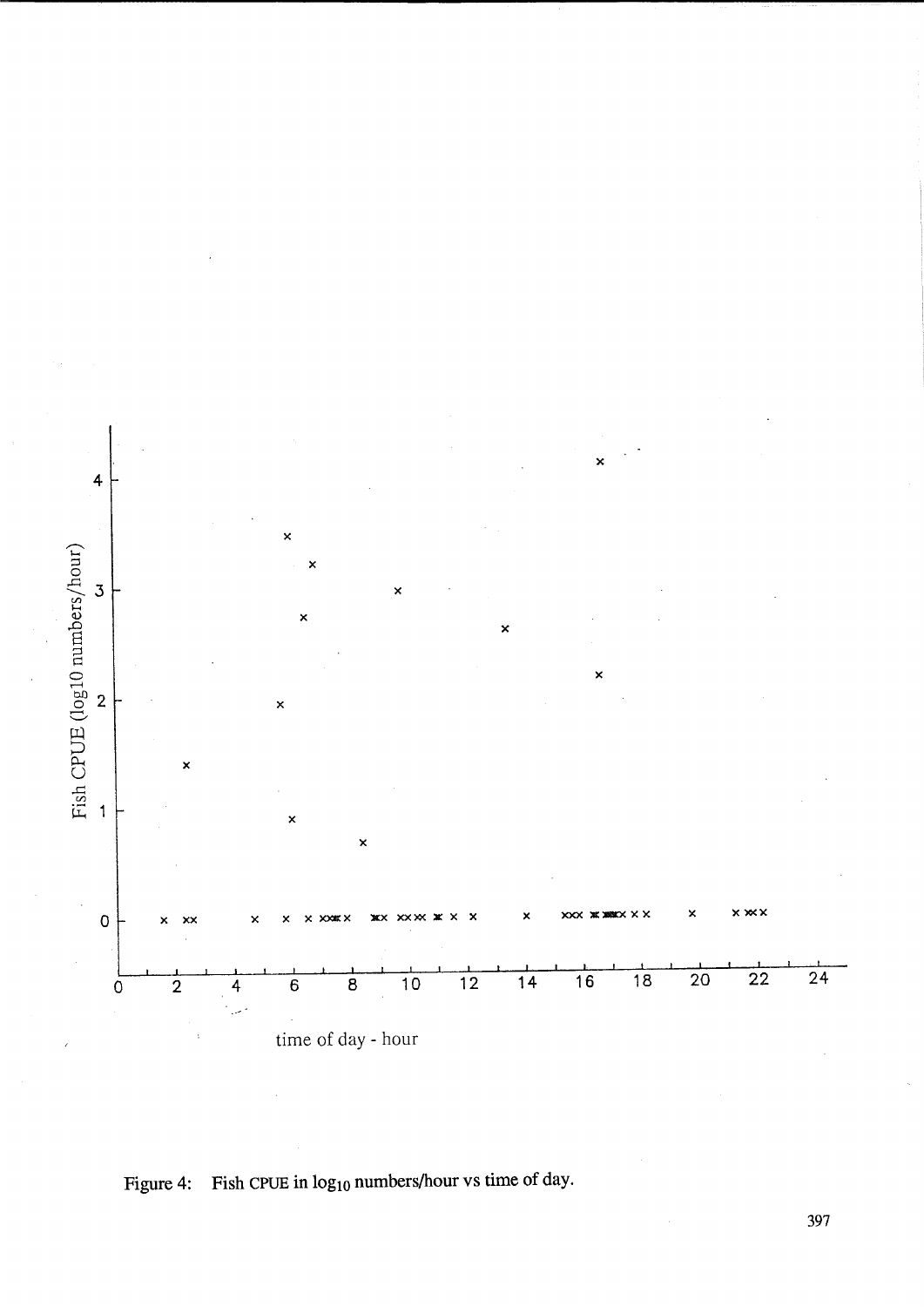#### Liste des tableaux

Tableau 1: Informations sur les chalutages dans la sous-zone 48.3 (Géorgie du Sud).

> Les titres des colonnes sont les suivants : a-numero du chalutage, b-jour, c-mois, d-latitude (degrés sud), e-latitude (minutes), f-longitude (degrés ouest), g-longitude (minutes), h-profondeur totale au debut du chalutage, i-profondeur totale a la fin du chalutage, j-profondeur minimale de la ralingue inferieure du filet, k-profondeur maximale de la ralingue inferieure du filet, l-ouverture verticale du filet, m-heure, n-durée du chalutage (heures).

- Tableau 2: Informations sur les chalutages dans la sous-zone 48.2 (îles Orcades du Sud). Les titres des colonnes sont ceux du tableau 1.
- Tableau 3: Infonnations sur les chalutages dans la sous-zone 48.6. Les titres des colonnes sont ceux du tableau 1.
- Tableau 4: Estimation du nombre total de specimens de C. *gunnari* dans les chaluts a kriU en Géorgie du Sud. NQ = Présents mais en quantité indéterminée.
- Tableau 5: Captures de poissons autres que *Champsocephalus gunnari* en Georgie du Sud.

ACER = C. *aceratus,* PSEU = *Pseudochaenichthys georgianus,* LARS = *Nototheniops larseni,* MYCT = Myctophidae; NQ, voir tableau 4.

Tableau 6: Données sur les poissons dans les captures de krill aux îles Orcades du Sud.

> Les differentes especes sont : A = C. *aceratus,* B = *Chionodraco sp.,* C = autres Channichthyidae, D = Myctophidae, E = *Notolepis coatsi,* F = *Pleuragramma antarcticum,* G = autres especes; NQ, voir tableau 4.

Tableau 7: Captures de poissons dans les chalutages de krill de la sous-zone 48.6.

> Les codes des espèces sont les mêmes qu'au tableau 6, avec, en sus, *1= Pagothenia brachysoma,* J= *Chionobathyscus dewitti.*

Tableau 8: Comparaison des classes de taille de *Champsocephalus gunnari* avec les informations publiées.

### Liste des figures

Figure 1: Position des traits autour de la Georgie du Sud dans la sous-zone 48.3. Cinq traits effectues en eaux profondes, au-dela des limites de cette carte, et s'etant soldés par une capture de poissons nulle, ont été exclus.

 $Cl \acute{e}$ :

• = < 1 tonne de krill, < 100 *Champsocephalus gunnari* 

- + = < 1 tonne de krill, > 100 *Champsocephalus gunnari*
- 0=> 1 tonne de krill, < 100 *Champsocephalus gunnari*
- = > 1 tonne de krill, > 100 *Champsocephalus gunnari*
- Figure 2: CPUE de *Champsocephalus gunnari* en nombres log<sub>10</sub>/heure en fonction de la CPUE de krill en tonnes/heure.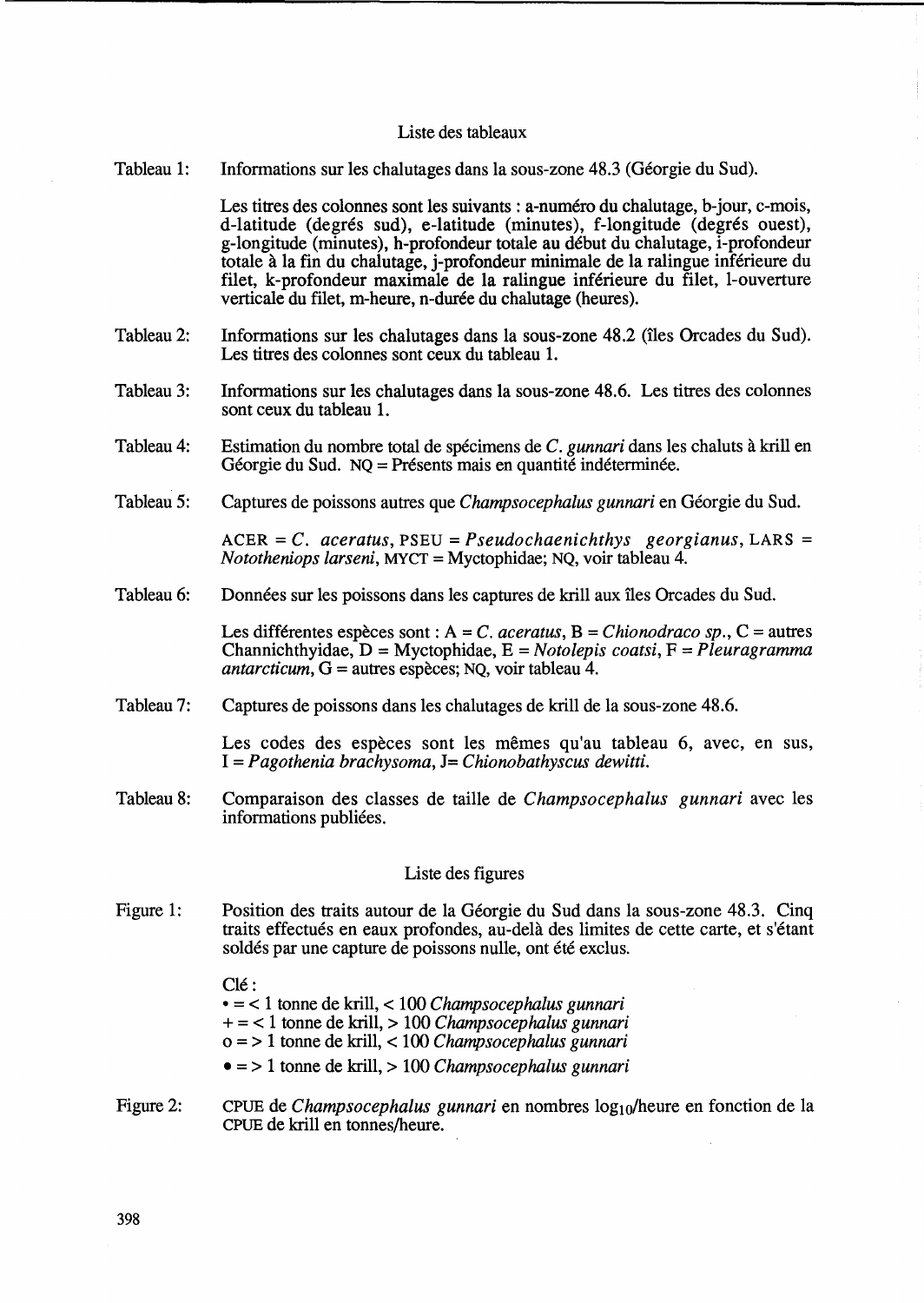- Figure 3: CPUE de poissons en nombres  $log_{10}/$ heure en fonction de l'intervalle de profondeur du filet en metres.
- Figure 4: CPUE de poissons en nombres  $log_{10}/$ heure en fonction de l'heure du jour.

#### Список таблиц

- Таблица 1: Информация по тралениям в Подрайоне 48.3 (Южная Георгия). Заголовки колонок следующие: а-Номер траления, b-День, с-Месяц, d-Южная широта в градусах, е-Широта в минутах, f-Западная долгота в градусах, g-Долгота в минутах, h-Глубина воды в начале траления, i-Глубина воды в конце траления, i-Минимальная глубина футропа сети, k-Максимальная глубина футропа сети, l-Вертикальное раскрытие сети, т-Время, п-Продолжительность траления (в часах).
- Таблица 2: Информация по тралениям в Подрайоне 48.2, Южные Оркнейские острова. (Заголовки колонок те же, что в Таблице 1.).
- Таблица 3: Информация по тралениям в Подрайоне 48.6. (Заголовки колонок те  $x$ е, что в Таблице 1.).
- Таблица 4: Оценки общего количества *С. gunnari* в тралениях в районе Южной Георгии с использованием крилевого трала. NQ = присутствует, но не подсчитана.
- Таблица 5: Прилов других видов рыб кроме *Champsocephalus gunnari* в районе Южной Георгии. ACER = C. *aceratus,* PSEU = *Pseudochaenichthys georgianus,*  LARS = *Nototheniops larseni*, MYCT = Myctophidae, NQ TO *же*, что в Таблице 4.
- Таблица 6: Прилов рыбы при промысле криля в районе Южных Оркнейских островов. 0бозначения видов: A = C. *aceratus*, B = *Chinodraco sp.*, C = другие белокровные, D = bнсещзршвфуб E = Notolepis coatsi, другие белокровные,  $D = B$ нсещзршвфуб  $E = \text{Notole}$  *pis coatsi*,  $F = P$ *leuragramma antarcticum, G* = прочие виды, NQ что и в Таблице 4.
- Таблица 7: Прилов рыбы в тралах криля в Подрайоне 48.6. Обозначения видов Te >Ke, qTO H B Ta6JIH~e 6 C ~06aBJIeHHeM I = *Pagothenia brachysoma,* J = C *hionobathyscus dewitti.*
- Ta6JIH~a 8: CpaBHeHHe pa3MepHblx KJIaCCOB *Champsocephalus gunnari* C опубликованной информацией.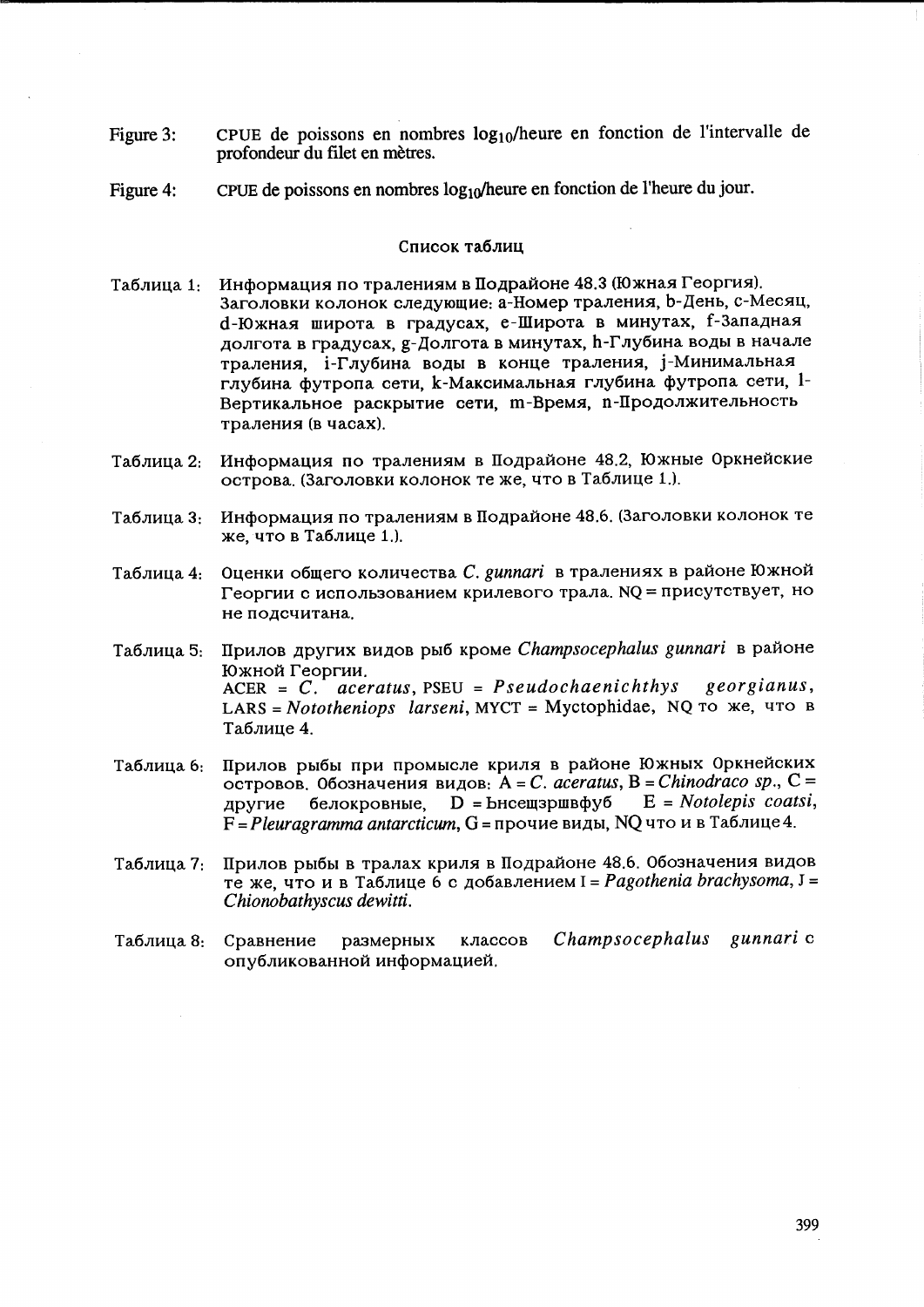#### Список рисунков

- Рисунок 1: Местоположения тралений в районе Южной Георгии в Подрайоне 48.3. Пять тралений на большой глубине за пределами этой карты, и где рыбы не было выловлено, исключены, Ключ.
	- $\bullet =$  < 1 тонны криля. < 100 *Champsocephalus gunnari*
	- $+$  = < 1 тонны криля, > 100 Champsocephalus gunnari
	- $0 = 1$  тонны криля. < 100 Champsocephalus gunnari
	- $\bullet$  = > 1 тонны криля, > 100 *Champsocephalus gunnari*
- Рисунок 2: СРСЕ Champsocephalus gunnari в log<sub>10</sub> количество/час в сравнении с СРОЕ криля в тонны/час.
- Рисунок 3: СРСЕ рыбы в log<sub>10</sub> количество/час в сравнении с диапазоном глубин сети в метрах.
- Рисунок 4: СРСЕ рыбы в log<sub>10</sub> количество/час в сравнении со временем суток.

### Lista de las tablas

Tabla 1: Datos de arrastres efectuados en la Subárea 48.3 (Georgia del Sur).

> Los encabezamientos de las columnas corresponden a: a-número de arrastre, b-día, c-mes, d-latitud (grados sur), e-latitud (minutos), f-longitud (grados oeste), g-longitud (minutos), h-profundidad del agua al inicio del arrastre, i-profundidad del agua al término del arrastre, j-profundidad mínima de la relinga inferior de la red, k-profundidad máxima de la relinga inferior de la red, l-abertura vertical de la red, m-hora, n-duración de los arrastres (horas).

- Tabla 2: Datos de arrastres efectuados en la Subárea 48.2, isla Orcadas del Sur. (Los encabezamientos de las columnas corresponden a la tabla 1.)
- Tabla 3: Datos de arrastres efectuados en la Subárea 48.6. (Los encabezamientos de las columnas corresponden a la tabla 1.)
- Tabla 4: Cálculo del número total de C. gunnari en arrastres de krill efectuados en Georgia del Sur. NO = Captura no cuantificada.
- Tabla 5: Capturas de peces distintos de C. gunnari en Georgia del Sur.  $ACER = C$ . aceratus,  $PSEU = Pseudochaenichthys georgianus$ ,  $LARS = Nototheniops larseni$ , MYCT = Myctophidae, NQ según tabla 4.
- Tabla 6: Datos de peces extraídos del archipiélago de las Orcadas del Sur en las capturas de krill. Las especies son:  $A = C$ . aceratus,  $B = Chionodrac$  sp.,  $C =$  otros caeníctidos,  $D =$  mictófidos, E = Notolepis coatsi, F = Pleuragramma antarcticum, G = otras especies, NQ igual que en tabla 4.

#### Tabla 7: Capturas de peces en arrastres de krill en la Subárea 48.6. Los códigos de especies son los mismos que para la tabla 6 con la adición de  $I = Pagothenia brachysoma, J = Chionobathyscus dewitti.$